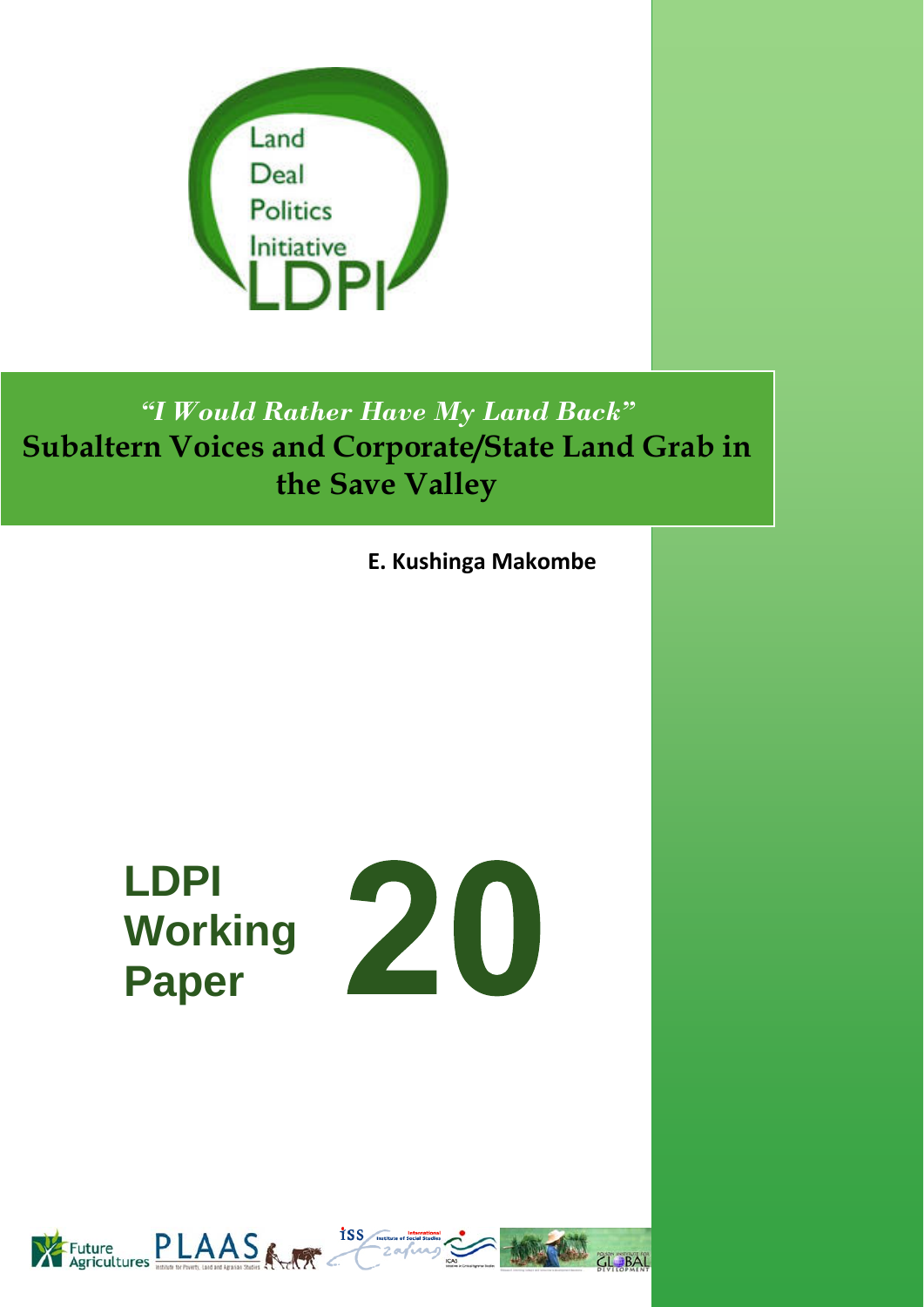#### **"I Would Rather Have My Land Back": Subaltern Voices and Corporate/State Land Grab in the Save Valley**

*By* E. Kushinga Makombe

| Published by:<br><b>The Land Deal Politics Initiative</b><br>www.iss.nl/ldpi<br>landpolitics@gmail.com |                                                                                                                                                                                      |                                                                      |                                  |
|--------------------------------------------------------------------------------------------------------|--------------------------------------------------------------------------------------------------------------------------------------------------------------------------------------|----------------------------------------------------------------------|----------------------------------|
| in collaboration with:                                                                                 |                                                                                                                                                                                      |                                                                      |                                  |
| <b>Institute for Development Studies (IDS)</b>                                                         |                                                                                                                                                                                      |                                                                      |                                  |
| University of Sussex<br>Library Road                                                                   |                                                                                                                                                                                      |                                                                      |                                  |
| Brighton, BN1 9RE                                                                                      |                                                                                                                                                                                      |                                                                      |                                  |
| United Kingdom                                                                                         |                                                                                                                                                                                      |                                                                      |                                  |
|                                                                                                        | Tel: +44 1273 606261   Fax: +44 1273 621202   E-mail: ids@ids.ac.uk                                                                                                                  |                                                                      | Website: www.ids.ac.uk           |
|                                                                                                        | <b>Initiatives in Critical Agrarian Studies (ICAS)</b>                                                                                                                               |                                                                      |                                  |
|                                                                                                        | <b>International Institute of Social Studies (ISS)</b>                                                                                                                               |                                                                      |                                  |
| P.O. Box 29776                                                                                         |                                                                                                                                                                                      |                                                                      |                                  |
| 2502 LT The Hague                                                                                      |                                                                                                                                                                                      |                                                                      |                                  |
| The Netherlands                                                                                        |                                                                                                                                                                                      | Tel: +31 70 426 0664 Fax: +31 70 426 0799 E-mail: iss.icas@gmail.com | Website: www.iss.nl/icas         |
| Bellville 7535, Cape Town<br>South Africa                                                              | The Institute for Poverty, Land and Agrarian Studies (PLAAS)<br>School of Government, Faculty of Economic and Management Sciences<br>University of the Western Cape, Private Bag X17 |                                                                      |                                  |
| Tel: +27 21 959 3733                                                                                   | Fax: +27 21 959 3732                                                                                                                                                                 | E-mail: plaas@uwc.ac.za                                              | Website: www.plaas.org.za        |
|                                                                                                        | The Polson Institute for Global Development                                                                                                                                          |                                                                      |                                  |
| Department of Development Sociology                                                                    |                                                                                                                                                                                      |                                                                      |                                  |
| <b>Cornell University</b>                                                                              |                                                                                                                                                                                      |                                                                      |                                  |
| 133 Warren Hall                                                                                        |                                                                                                                                                                                      |                                                                      |                                  |
| Ithaca NY 14853<br><b>United States of America</b>                                                     |                                                                                                                                                                                      |                                                                      |                                  |
| Tel: +1 607 255-3163                                                                                   | Fax: +1 607 254-2896                                                                                                                                                                 | E-mail: ta12@cornell.edu                                             | Website: polson.cals.cornell.edu |
|                                                                                                        |                                                                                                                                                                                      |                                                                      |                                  |

© February 2013 *All rights reserved. No part of this publication may be reproduced or transmitted in any form or by any means without prior permission from the publisher and the author.*

*Published with support from the UK Department for International Development (DfID), Atlantic Philanthropies, Inter‐Church Organization for Development Cooperation (ICCO), Ford Foundation and Miserior.*

*Land Deal Politics Initiative*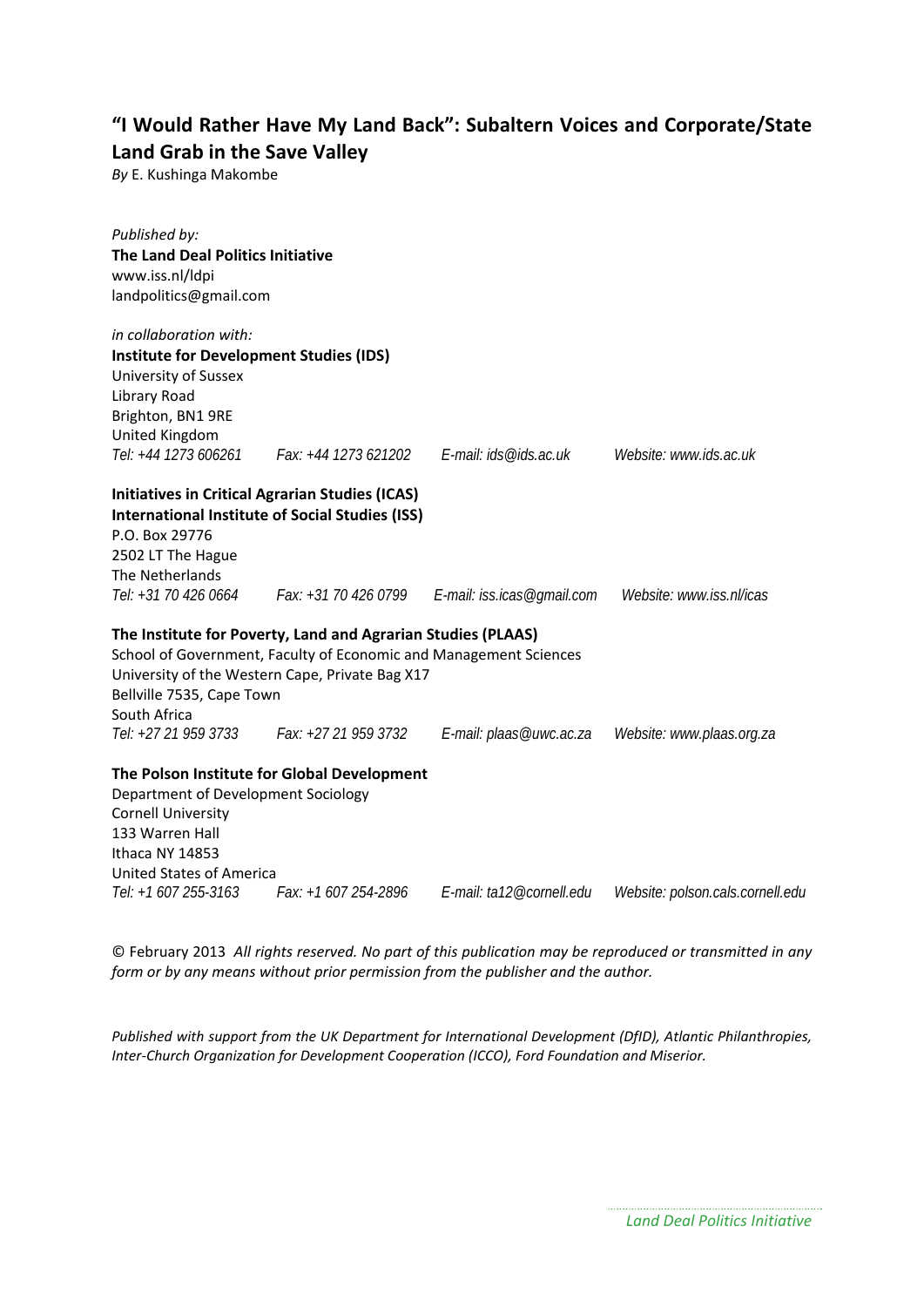#### Abstract

The history of the Save Valley in south‐eastern Manicaland provides an intriguing account of peasant encounters with the state apparatus dating back to the 1920s. However, the process currently underway, where an obscure 20‐yeardeal involving a public‐private partnership between the Agricultural and Rural Development Authority (ARDA) and Macdom and Rating Investments for 50 000 hectares of land represents what is perhaps the highest level of the state's coercive apparatus at work; as many as 250 000 communal farmers stand to lose or have already lost their lands and livelihoods. The case shows many features demonstrated in the wider literature on 'land grabs' and as with many cases of other 'grabs', this case centres on state land which has been also used by local people. It highlights the way the politics of relationships between the state, investors and local communities are played out. This paper seeks to capture and historicise the subjective subaltern voices in light of the current corporate and state‐centric landgrabbing being experienced in the Save Valley. It captures the experiences arising out of the land deal which has curtailed the community's access to land and other livelihood alternatives. Contests over land, and ambiguous claims over land rights, as well as arguments that the land is underutilized, are central to this case. This paper in particular delves into the historical origins of these competing claims of rights of use and ownership of land at the centre of land disputes thrown up by new land deals, and points to the importance of understanding the long‐term claim‐making process, and its contested and ambiguous nature. Neat legal documents associated with investment contracts always have to encounter this layered and disputed history, and need to take more cognisance of such histories of land use and rights claims by different actors, if the sort of disputes and conflicts that arise, as in this case, are to be avoided.

## About the Author

**E. Kushinga Makombe** is a doctoral student at the University of the Witwatersrand in South Africa. He has lectured at the University of Zimbabwe in the Economic History Department. Makombe received his BA and MA degrees from the University of Zimbabwe. Makombe has profound interests in the sub-discipline that concerns itself with human agency and economy and his research fociinclude: Agrarian, Gender and Labour histories, Post-colonialism and Development Discourses. His doctoral research focus is on the history of rural-urban interaction in Colonial Zimbabwe and seeks to conceptualise rural immigrants to the city as agents operating in a social field that extended beyond the rural‐urban divide.

## Acknowledgements

Research for this essay was funded by the Land Deal Politics Initiative (LDPI) Small Grant Programme. I gratefully acknowledge their assistance. I also acknowledge and appreciate the suggestions and comments by my mentor for this project – Prof. Ian Scoones. I am also greatly indebted to my cousin Liberty Moyana for escorting me to Chisumbanje and for his help in identifying potential informants. Lastly, but certainly not least, I want to acknowledge all my informants for their candid, forthright and insightful responses to all my questions.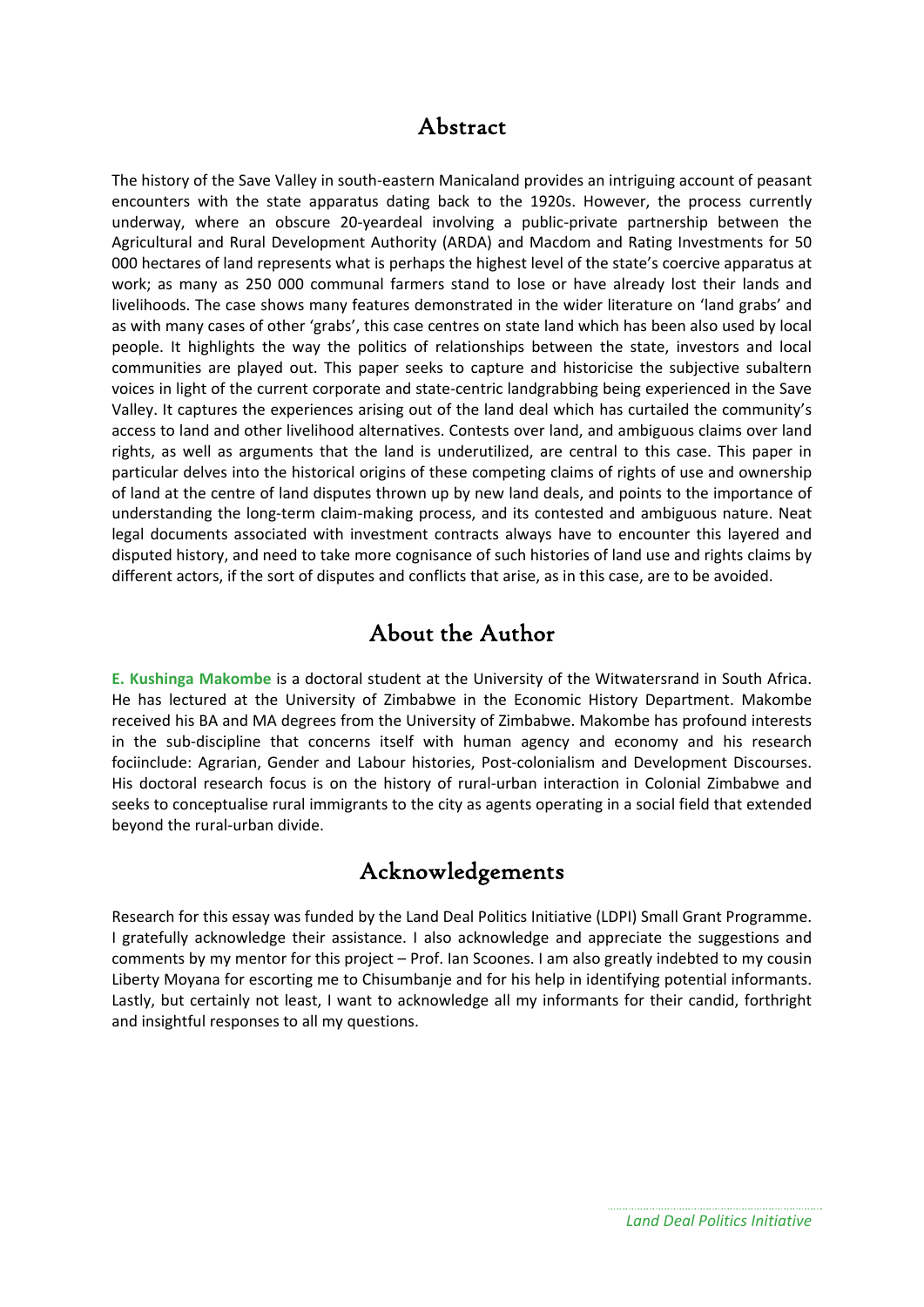# Table of Contents

| 1 Introduction: The Land Deal and Competing Land Claims 1 |  |
|-----------------------------------------------------------|--|
|                                                           |  |
| 3 Corporate Responsibility or Corporate Displacement?  6  |  |
|                                                           |  |
|                                                           |  |
|                                                           |  |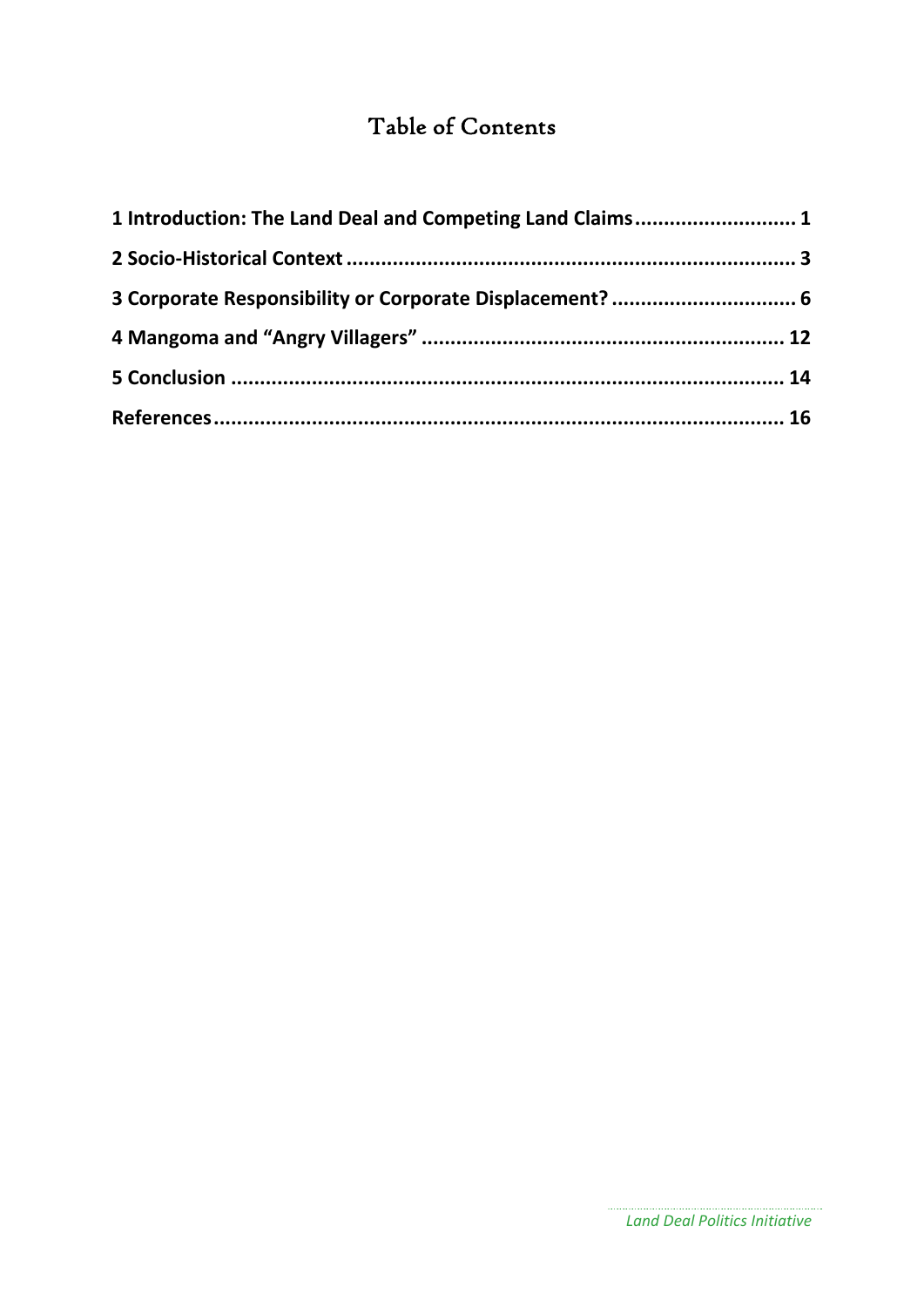## **1 Introduction: The Land Deal and Competing Land Claims**

In 2007 the government of Zimbabwe, during the tenure of the then Agriculture Minister Rugare Gumbo, signed a 20‐year agreement under what is known as a build‐operate‐transfer (BOT) arrangement on lands owned by the quasi‐state parastatal, i.e. the Agricultural and Rural Development Authority(ARDA), in Chisumbanje and Middle Sabi with Ratings Investments and Macdom Investments which are controlled by business mogul Billy Rautenbach. According to the memorandum of understanding, Rautenbach's companies hold a 70 percent stake while ARDA holds the remainder. Additionally ARDA receives 10 percent as management fees from Rautenbach's companies and it is also entitled to an 8 percent share of the revenue generated from the annual production. When fully completed, 40 000 hectares in Chisumbanje and 10,000 hectares in Middle Sabi were expected to come under the sugarcane‐ethanol project, making a total of 50,000 hectares (Portfolio Committee Report 2010, *News Day* 18/10/2011).

The finer details of this particular deal remain shrouded in secrecy and a Parliamentary Portfolio Committee on Agriculture, Water and Resettlement, under the chairmanship of Moses Jiri, tasked to pursue this has been locked in a game of cat and mouse with the incumbent Minister of Agriculture Mechanization and Irrigation Development, Joseph Made, together with his permanent secretary, Ngoni Masoka, and ARDA chairperson, Basil Nyabadza, for several years now (News Day 18/10/2011). The little information about the terms of the BOT land transaction that has come into the public realm is invariably often partial and the result of local resistance and investigative journalism, plus a few research studies (Matondi 2010; Mutopo 2012). In any case, this particular land deal is merely part of a new wave of deals on public lands and land held under communal tenure in the sub-region that typically involve the leasing or other concessions (rather than sale) of large areas of land (Hall, 2010; Borras et al 2011).<sup>1</sup>

The current land conflict in Chisumbanje emanates from the fact that when Ratings entered into the agreement, it was believed that ARDA would provide 40,000 hectares for the project, but it was later realized that the ARDA boundaries only had 5,112 hectares, hence the company's decision to immediately "acquire" additional land from the adjoining communal lands in a desperate bid to make up the deficit and in the process displacing thousands of villagers (New Zimbabwe 30/08/12). To use my informant's analogy, "they [Ratings] just came like we are seated on this bench here and told us to get off – then you had to find what next to do on your own – no notice, no nothing!"2 By 2010 the total land area under irrigation at Chisumbanje stood at 15,000 hectares of sugarcane and the project was planned to expand at a rate of 5,000 hectares annually in the following eight years, displacing approximately 250,000 surrounding communal farmers in the process. This was, however, halted as the community's outcry forced Ratings to suspend this plan.

The case of Chisumbanje demonstrates powerfully the ambiguous and overlapping nature of the property regimes in Africa and the multiple claims on this land that, although negotiated over time, often lack clarity. Nyabadza, the ARDA Chairman, is of the opinion that ARDA had in fact permitted the displaced peasants to stay on the land out of ARDA's benevolence or sufferance arguing that:

*ARDA has always retained ownership of 40,000 hectares of land within the Chisumbanje area and up to 10,000 hectares in the Middle Sabi area. But because we had not been utilising that land for years these villagers were allowed to move in, not permanently, but just so that they could grow some crops. So you have villagers who had been using between 10‐20 hectares knowing fully [sic] well that they were on ARDA land and that*

 $1$  Please also refer to the LDPI working paper series on the LDPI website: www.iss.nl/ldpi.

<sup>&</sup>lt;sup>2</sup> Interview, displaced villager, Checheche Business Centre, Chisumbanje, Zimbabwe, 4 September 2012.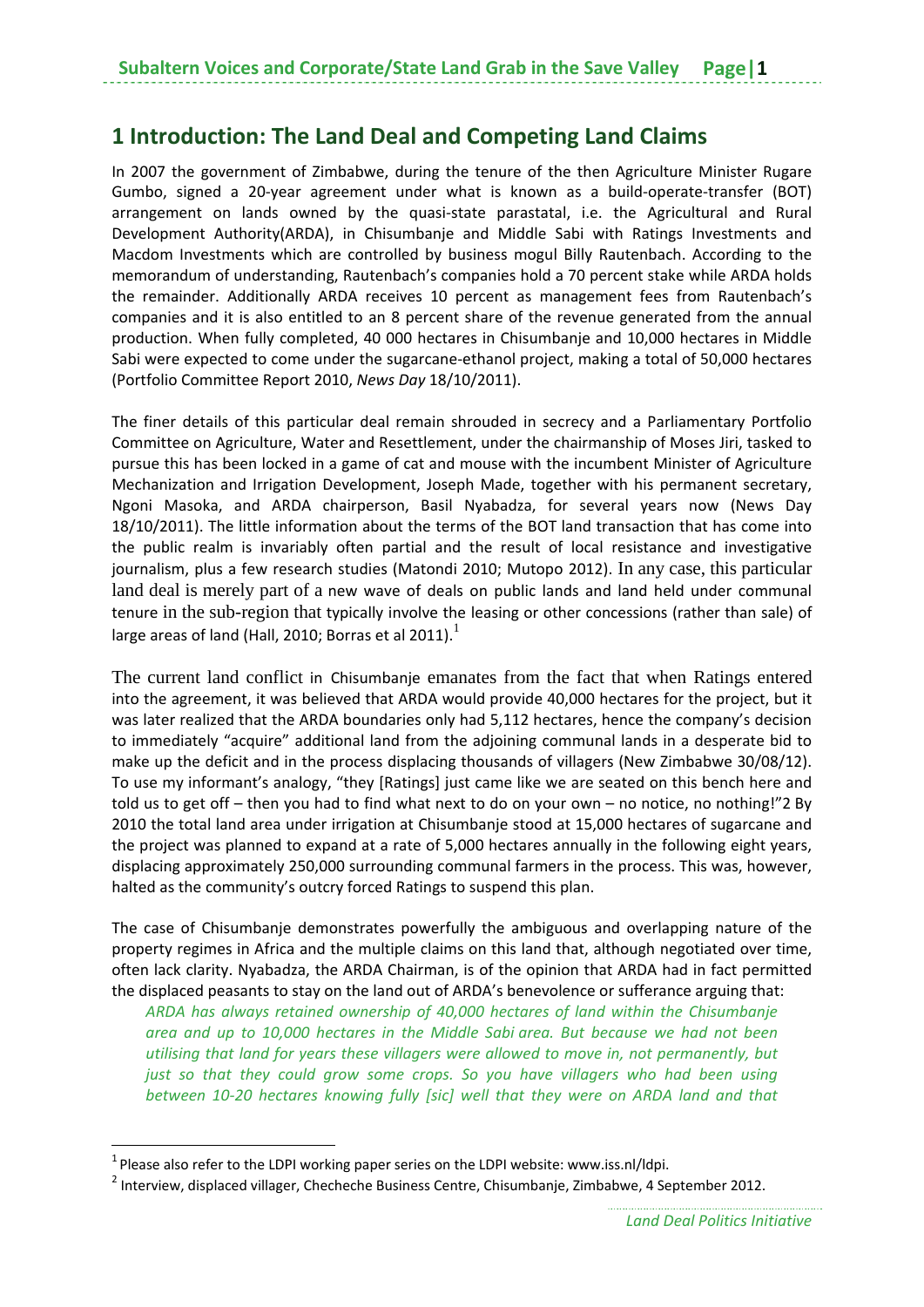*ARDA was just not in a position to fully utilise it. They also knew that when ARDA was going to assume its right over the land, they would have to move.*

New Zimbabwe 5/9/12

My fieldwork interviews discovered that even within the Chisumbanje community the younger generations partially agree with Nyabadza's argument and one such informant even alerted me to an ARDA peg that was somewhere in the middle of lands in the Manzvire area.<sup>3</sup> (However, even in pointing this out, my younger informants still opposed the corporate and statist land takeover on the principle of social justice). The older villagers nonetheless insist that ARDA's boundaries are confined to the 5,112 hectares it had been using all along and they view Ratings' "encroachment" as not only illegal, but the ultimate provocation of their property rights dating back generations. As one older informant argued:

*ARDA never went beyond a certain boundary. The problem is that they [Ratings] were given ARDA lands so that they farm in there but we are now hearing that they want to take all the land – but yet they haven't even begun farming on all the ARDA lands. They are just taking people lands!*<sup>4</sup>

These contestations pitting the villagers against ARDA and trickling down to expressed differences within the very community suggests that while some spatial displacement has occurred, the new investments such as the one under investigation have not displaced local land uses and users.

In an attempt to weigh in on this *debate* I went through various reports dating back to the colonial era to extract the origins of Nyabadza's claims. I discovered that ARDA's claims to vast amounts of lands, in so far as determinable from the reports, emerged in the early 1980s when ARDA was under the Chairmanship of Patrick Chinamasa who reported that:

*A feasibility report is being prepared for the implementation of the first phase of the Greater Chisumbanje Development Scheme. This scheme will at completion entail the construction of a major dam on the Sabi River and the development of a net irrigation area exceeding 37,000 hectares.*

ARDA 1983/84

The feasibility report that Chinamasa was alluding to was conducted by Atkins Land and Water Management with the engaged encouragement and funding from the World Bank in 1983 and it proposed the expansion of the Chisumbanje irrigation scheme from an area of 24km<sup>2</sup> to 400km<sup>2</sup>. This would have made Chisumbanje rank among the largest irrigated settlement schemes in Africa at the time (Atkins Land and Water Management 1983). But before the implementation of this particular recommendation that was planned to start in 1986, 2,600 hectares of land were also proposed to be brought under ARDA "based on the utilisation of residual Save River water which does not necessitate the construction of a dam" on a 50‐50 allocation with the newly resettled farmers in Chisumbanje. The land areas in these proposals add up to the 40,000 hectares that Nyabadza claims were "always" under ARDA control in Chisumbabje and it is probably at this point that ARDA also pegged the adjacent land area "in anticipation of further development in the near future" (ARDA 1984/85).

However, it must be emphasised that the recommendations of the Atkins report were never implemented. From official reports, the Greater Chisumbanje Development Scheme was last mentioned in the ARDA annual report of 1988/89 when then‐Chairman Robbie Mupawosere

<sup>3</sup> Interview, displaced villager/Green Fuel employee, near Distillery, Chisumbanje, Zimbabwe, 7 September 2012.

<sup>4</sup> Interview, displaced villager, Checheche Business Centre, Chisumbanje, Zimbabwe, 5 September 2012.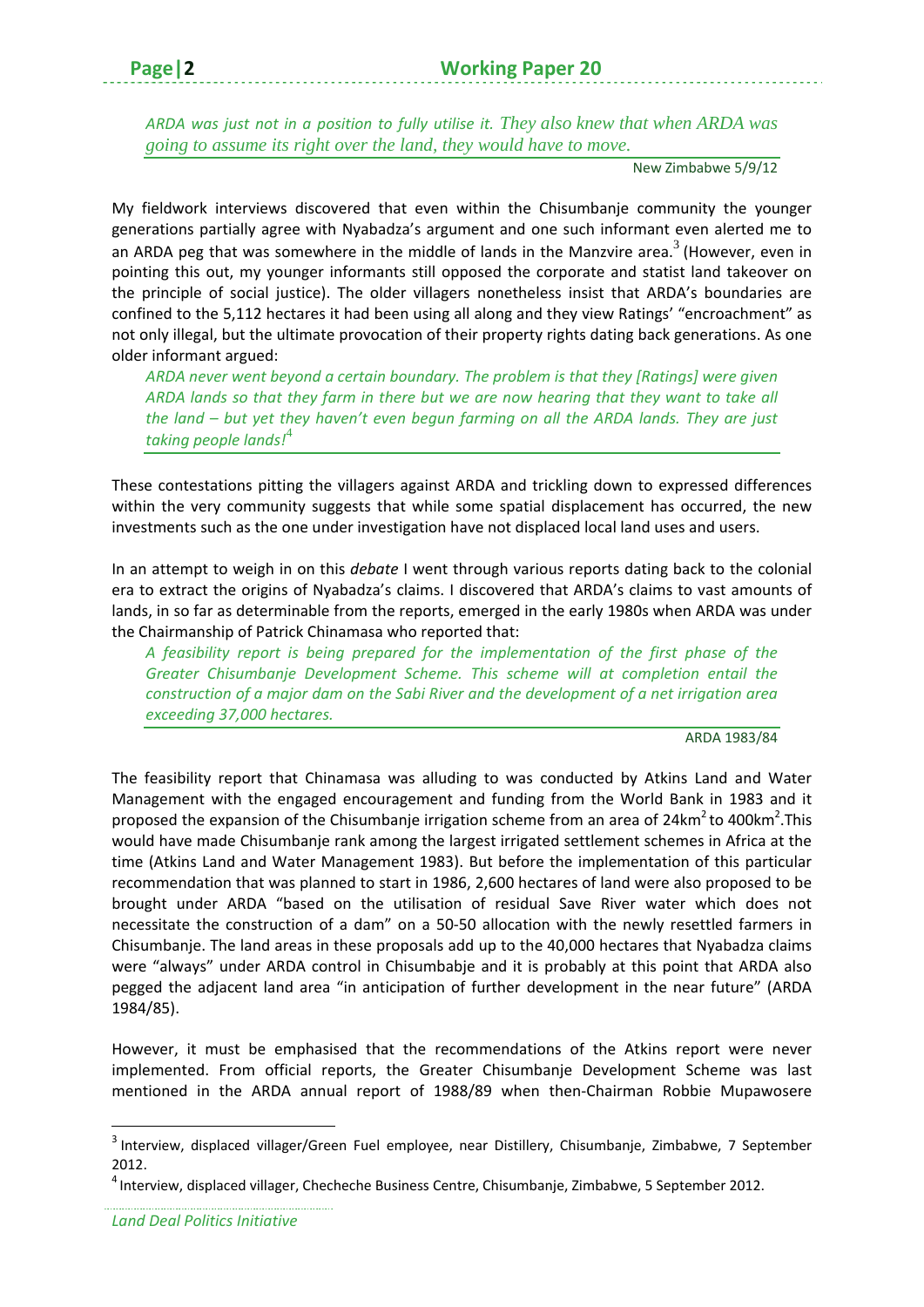submitted the updated costs of implementing the project. Thereafter, ARDA reports become vague and bland and don't in any way report on any detailed plans. For instance, C.E. Dhlembeu, the ARDA Chairman in 1993/94, reported that ARDA "is getting more involvement [*sic*] in the improvement of the quality of lives of many rural communities through agro-based activities" (ARDA 1993/94: 2).

The above does not however discount the possibility that the post-colonial regime was simply implementing policies that had been debated in hushed tones during the colonial era whose implementation could have been disrupted by the country's 1970s war for liberation by the colonised Africans. Indeed, the colonial reports do indicate a determined drive to bring more communal lands under irrigation, as well as to control the land use patterns therein. For instance, when initial irrigation work in Chisumbanje commenced in July 1966, just 486 hectares fell under the Sabi Development Company (a division of the Tribal Trust Land Development Corporation, i.e. TILCOR), but by 1972 a total of 1,376 hectares were under irrigation. Furthermore, 120 families were catered for as out‐growers in what was known as a "settler scheme", but TILCOR projected catering for upwards of 20,000 plot-holding families. In order to do this, TILCOR initiated the Tenant Development Scheme (that ARDA also adopted in the post-colonial) so as "to continue expanding the area under irrigation to eventually cover the **whole** of the usable land" (Wark 1973: 1‐3). Hence, while ARDA could have given some further definition on how it was going to go about reclaiming all of the "idle" land in Chisumbanje as well as mapping the extent and expanse of the land, the idea was certainly not new.

The next section details the socio-historical context leading to the land deal in an attempt to demonstrate and how these boundaries are always mutable and to foreground the policy environment and socio-political context that culminated in the land conflict currently underway in Chisumbanje.

## **2 Socio‐Historical Context**

The idea of a quasi-state rural development agency was conceived of in the post-1965 sanctions environment following the rogue Rhodesian regime's Unilateral Declaration of Independence (UDI) from Britain. Such a body, then known as TILCOR, was charged with simultaneously ensuring the Government's policy of "separate development" by introducing rural growth points based on irrigation in African inhabited areas while also implementing a policy of Import Substitution Industrialisation (ISI) in response to economic sanctions. In this way, the attempts to boost peasant agricultural production were supposed to ensure that the colony would become self-sufficient in cash crops to supply the emerging textile and food processing industries. Chisumbanje planted summer cotton, winter wheat and perennial sugarcane. The TILCOR model in many ways also intended to incorporate African peasants into Rhodesian capitalist agriculture that had previously been reserved to state support for the emergent European farmers through regulating the market and price regimes in an alliance between the Rhodesian Front (RF) government and the Rhodesian National Farmers Union (RNFU) (Makombe 2011).

It is in this context that the Save Valley, a rainshadow plain in south‐eastern Manicaland was identified to promote socio-economic sustainability in rural areas. The Middle Sabi ARDA Estate was situated in the Mutema Reserve, then termed tribal trust lands (TTLs). Similarly, a feasibility study was done in Chisumbanje close to where TILCOR would later site Checheche "rural township" (Whitsun 1980) and incorporated land from several chieftaincies like Garahwa and Chisumbanje. The operation of TILCOR was supposed to strengthen the central state's control over the irrigation schemes and to expand the carrying capacity of communal lands. According to the TTL (Control of Irrigation Scheme) Act of 1967, the District Commissioner had the power to "give orders" with regard to the method of cultivation, types of crops to be grown, crop rotation, times and manner of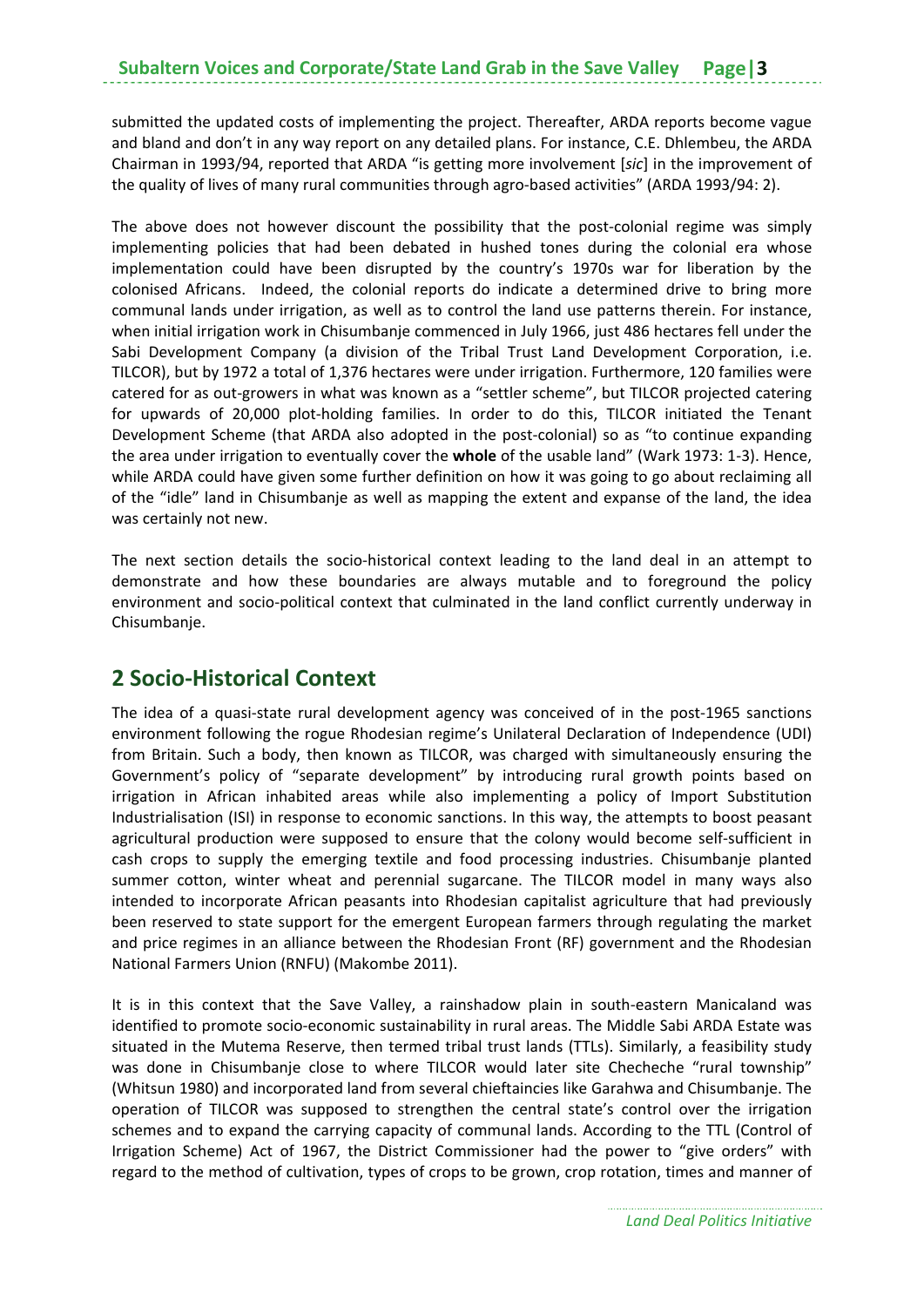irrigation, and the dates on which any kinds of crops could be planted, treated or harvested (UN 1980: 53). However, the intensification of the liberation war from around 1976 disrupted commercial crop production in the Save Valley, forcing abandonment in some instances as some rural villagers were forced to flee to the cities.

The post-colonial regime in Zimbabwe added to the already ambiguous and amorphous tenure regime prevailing in Chisumbanje. The façade of communal tenure rights was maintained through the Communal Land Act (CLA) of 1982 which vested power to allocate land in the hands of elected District Councils, and directed Councils to "have regard to customary law and grant land only to those people who have a customary right to it" (O'Flaherty 1998: 539). The central state, as did its settler-colonial predecessor, retained the right to intervene and reallocate land according to the dictates of land use planning. This was seen by state technocrats as essential to the conservation and management of the natural resource base. Ranger (1988) and Cheater (1990) maintain that this notion of "traditional tenure" is largely a colonial construction, invented because it was useful to the shapers of the labour reserve system. Thus, rather than introducing clarity, these redefinitions of "communal tenure" served only to muddy the picture. Struggles around land allocation practices continued, with District Councils, Village Development Committees, chiefs and village headmen all vying for authority (Cliffe 1988). In short, the successive post-independence administrations in Zimbabwe have never been able to ratify and pronounce communal land and property rights.

The ill‐defined role of the District Administrator (DA) and several other government bureaucrats that extended liberally from strict administration of Rural District Councils to the politicisation of government services such as tillage and distribution of farm implements, gave the office bearers privileged access to government services such as education, advice, jobs and funds. These resources generated "additional income and ultimately [made] the office‐holder the centre of a patronage network" (Otzen et al 1988: 126). In essence, the post-colonial rural administrative system ensured that the state maintained *de jure* ownership that allowed politicians to exercise authority over the same land and guaranteed the perpetuation of political patronage in the rural communities. This would also partly explain the ease with which Ratings manoeuvred the land deal as the local DA stands accused of acting as a deal‐maker or broker when he "connived" with the company to give Chief Garahwa a directive to forcibly resettle his people and the Chief "buckled" assuming that this indeed was coming from the government (*SW Radio Africa* 25/08/11).

The first few decades of the country's independence starting in 1980 did not witness any marked and significant land transfers to peasants, but rather a continuation of the RF regime's attempts at making these arid regions productive with the aid of irrigation technology. The post-independence state concentrated on reconstruction and rehabilitation in the first instance of schemes that had been destroyed during the liberation war of the 1970s but again furthered efforts at control through reconstituting TILCOR into ARDA (Rukuni and Makhado 1994). In essence, as Jacobs and Chavunduka (2003) and Moyo (1999) rightly argue, there were no corresponding institutional reforms to support the principal objective of addressing colonial imbalances. As such, many producers in rural Zimbabwe continued to face a number of difficulties which in large part sprang from the inherited, and untransformed, discriminatory features of the larger political economy (Scoones and Cousins 1989; Derman 1990).

*From the early 1990s, the state also began to systematically disinvest itself from ARDA by initially re-parcelling portions of ARDA land to resettled farmers and then later reducing government subsidies in line with austerity measures adopted under the Economic Structural Adjustment Programme (ESAP) (Mlambo 1997). In Middle Sabi, 489 hectares were allocated to resettled farmers. Furthermore, the Government of Zimbabwe, in the Zimbabwe Irrigation Policy of 1994, more than intimated that it planned to revise its irrigation policies and hand over the administration and management of the schemes to the peasants. Again – this never happened! However, during the Fast Track Land Reform Programme (FTLR) in the 2000s, there were further subdivisions* 

*Land Deal Politics Initiative*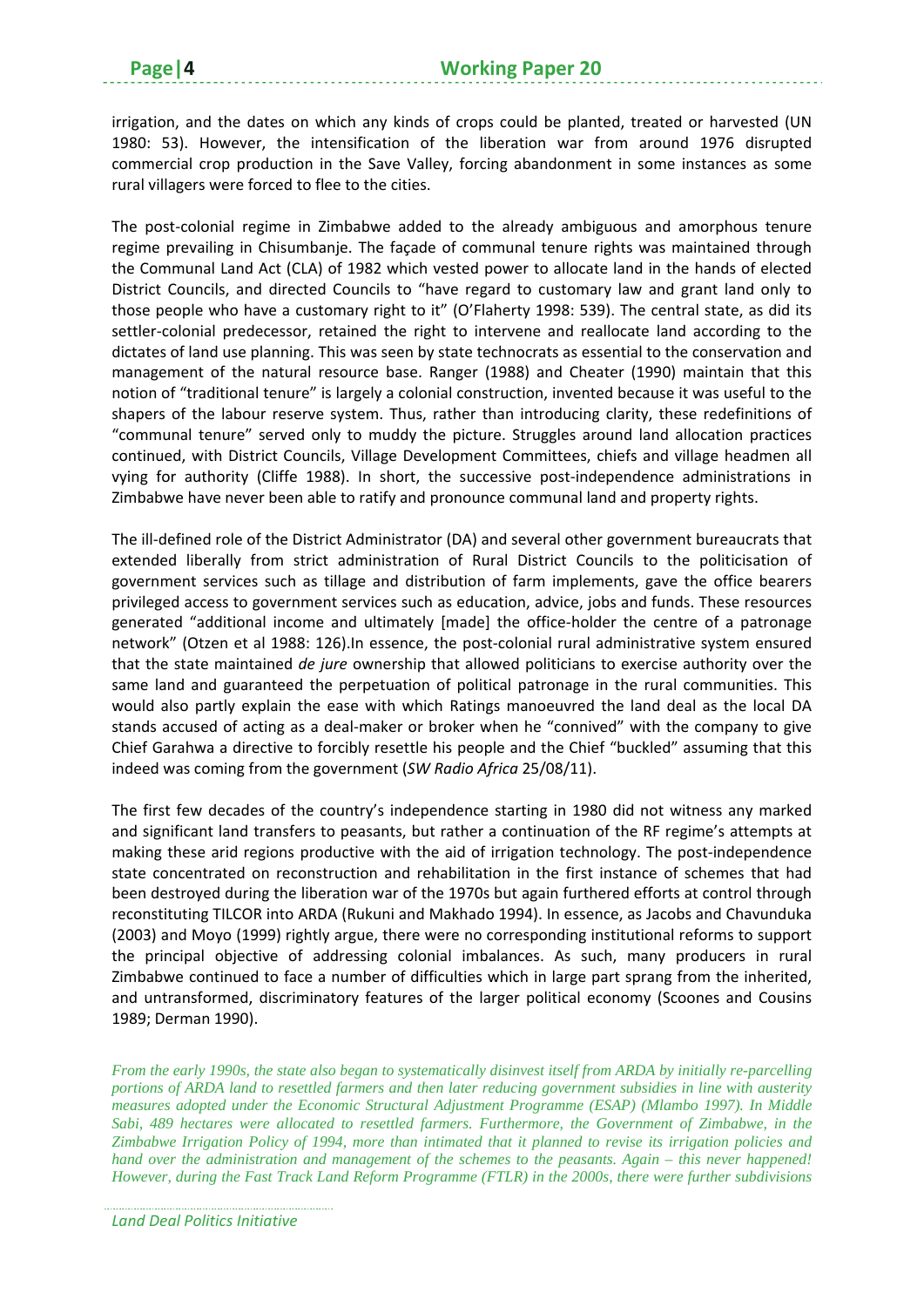#### **Subaltern Voices and Corporate/State Land Grab in the Save Valley**

*of estate agriculture into smallholder plots, as successive streams of "land-hungry" settlers settled on several ARDA estates. Out of the 26 ARDA estates countrywide, three estates, namely Nuanetsi, Nyamandlovu and Chirundu, were operating without title deeds.* 

In 2010 the Parliamentary Portfolio Committee listed the operational challenges that ARDA was experiencing after several years of Government disinvestment along with an economic meltdown that began in 1997 as:

- Absence of capital inflows from government, ARDA has not been able to re‐capitalize for the last 15 years and during the last 10‐12 years there has been a breakdown of irrigation infrastructure and other machinery such as tractors.
- Lines of credits have been closed by banks and financial houses.
- Brain drain as experienced workers and managers leave the parastatal in numbers (Portfolio Committee Report 2010: 8).

As a direct consequence of the above, ARDA was performing at 40 percent of its full potential and hence the BOT as a recovery strategy made sense at various levels, as this also converged with shifts in energy policy among Southern African countries which recognised the possibility of meeting future energy needs from their own natural resources, and limiting dependence on future oil imports and exposure to the price volatility these necessarily involve (Sulle and Nelson 2009). This also signified an acceleration and transformation towards the commercialisation of land involving an open land market and titling that has been predictably touted by the Bretton‐Woods institutions as the panacea for the effective and intensive utilisation of Africa's land resources for several decades now (Bruce 1990).

However, ARDA's "partners" in this land deal, Macdom Investments and Ratings Investments, have no known institutional history and the agreement never went through any due process. Rautenbach himself is not new to major financial scandals, with a bad reputation in both South Africa and the Democratic Republic of Congo (DRC). Rautenbach was deported from the DRC on allegations that he was looting diamonds from the mineral rich country (*Great Indaba29/12/10).*To this day it remains unclear who sanctioned the Chisumbanje deal and the current Energy Minister, Elton Mangoma, maintains that the ethanol project was never granted national project status (*New Zimbabwe* 30/08/12).Events on the ground however suggest, as I will illustrate below, that there are "silent partners" who most likely also happen to hold power of the central kind sponsoring this arrangement. Thus, Rautenbach, whatever his scruples have been in the past, is not acting alone and he is perhaps in an invidious position of having to be the face of this injustice that has deprived thousands of their livelihoods.

Thus, the popular term "land grabbing", while effective as activist terminology should not deflect "attention from the roles of domestic elites and governments as partners, intermediaries and beneficiaries" (Hall 2010: 1). More often than not "land grabbing" in Africa has been described as a new neo-colonial push by foreign companies and governments to annex key natural resources. However, the complicity of even the most avowed nationalists in these transactions necessitates a rethinking of such depictions. As Alden Wiley (2010) insists, the "grabber" is usually the state rather than foreign investors and the less or is frequently not the land rights holder, having failed to legally extinguish pre-existing communal land rights. Thus, while the re-distribution of land during the FTLR may have dismantled a system of private property rights, in the absence of political and legal momentum behind the tenure rights of land occupiers, this rendered what Scoones et al. (2010) characterise as the "new smallholders" vulnerable to second‐wave elite (and state‐sponsored) land grabs. In essence, it is governments rather than investors that are grabbing the land and, in this sense, the willingness of national as well as local authorities to displace rural populations in favour of "development" is not new. Prosper Matondi (2010) even suggests that some of the domestic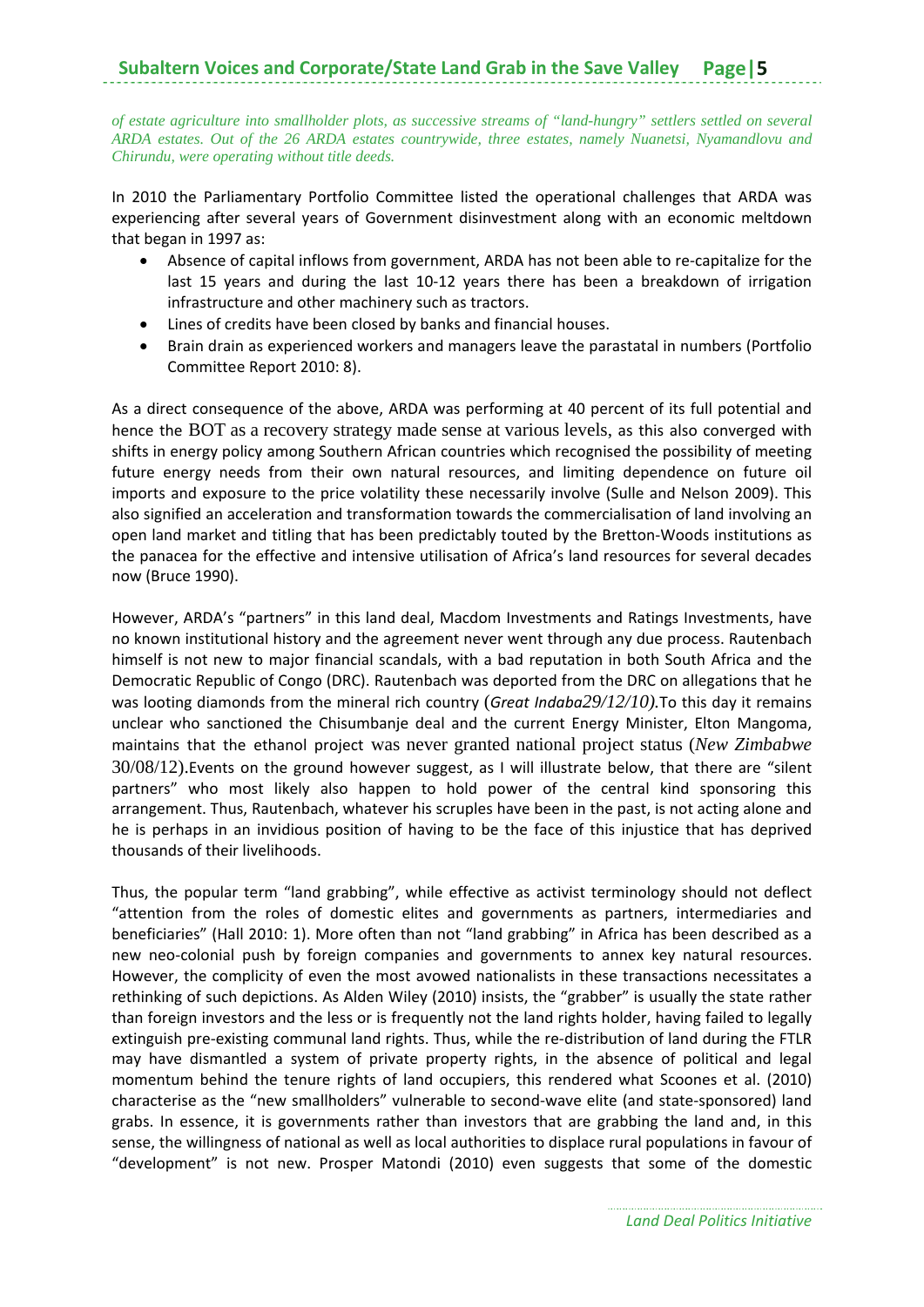investors involved in such deals are former white commercial farmers finding new forms of investment in agriculture, now with the blessing of the state.

#### **3 Corporate Responsibility or Corporate Displacement?**

Macdom Investments and Ratings Investments have, since 2008, been running on a rather complex and intricate operational model in which Macdom operates from Middle Sabi, and Ratings is based in Chisumbanje. With the completion of the US\$600million ethanol plant in Chisumbanje, a third entity came on board, i.e. Green Fuel, which operates as the exclusive buyer of the cane harvested from Middle Sabi and Chisumbanje, even though the company is in the same group of companies. A fourth entity in the operations at Chisumbanje is SABOT Transport, which was previously owned by Rautenbach reportedly in joint partnership with President Robert Mugabe (*Great Indaba* 29/10/2010).Rautenbach is believed to have since deposed of his stake in SABOT to a close Russian "friend", but the company is still operating in Chisumbanje ferrying cane from Middle Sabi. In essence, this model draws forward and backward linkages within itself since the ownership is the same. ARDA is not represented, and in 2010 ARDA representatives had only attended meetings at Middle Sabi twice since 2008 in what can best be described as a listenership capacity (Portfolio Committee 2010: 9; Several Interviews).

In the process of transitioning to take over the ARDA estates, Macdom and Ratings took over 520 workers that had been employed by ARDA and an additional 1,200 workers from within Chisumbanje. This labour force was mainly used in the initial process of land clearing and other menial tasks. Many of my informants still look back to the days when they worked on the construction of the ethanol plant with a sense of fervour because back then one could still get "overtime [wages] of US\$2.40 per hour".<sup>5</sup> However, much of this labour was either laid off or reassigned to other tasks upon completion of the land clearing exercises. This points to a labour environment that is in a state of flux such that bodies that are engaged in investigating the plight of the locals in Chisumbanje should not assume that the work environment pertaining in 2009 was carried over into the present. This is crucial because the labour requirements for the plant have been changing such that when the plant became operational, a specialised labour force from people who had experience in working in distilleries at places like Sable Chemicals and ZIMPHOS (i.e. Zimbabwe Phosphates) were headhunted to begin manufacturing ethanol.<sup>6</sup>

This however, did not go down well with the locals who felt doubly cheated after having been displaced from their lands only to be employed as either gardeners or cleaners around the plant. As one informant put it, "I am not saying I know how to operate the machine, but we have a lot of children from this area who have degrees and are you telling me they can't operate the machine?– rather than [Green Fuel] going to take someone from Masvingo".<sup>7</sup> This issue appears to generate a rather emotive debate within Chisumbanje, as several local workers I spoke to allege that out of the total workforce of 600 people employed at the plant, only 38 are local. However, a worker from Harare heavily disputes this and instead put the number of "non-local" workers in the plant at just 80.<sup>8</sup> The very specific figures that both sets of workers gave me point to the centrality of this issue in Chisumbanje. In total, the sugarcane and ethanol project employ in the region of 5,000 individuals with the above debate carrying over as the locals feel that they are underrepresented in terms of employment numbers compared to those from outside the Chipinge District. One informant further

<sup>&</sup>lt;sup>5</sup>Interview,local Macdom Employee,Rimbi Business Centre, Chisumbanje, Zimbabwe, 6 September 2012.

<sup>&</sup>lt;sup>6</sup>Interview, non-local Green Fuel distillery employee (from Harare), Checheche, Chisumbanje, Zimbabwe, 7 September 2012.

<sup>7</sup> Interview, displaced villager/Ratings employee, near Distillery, Chisumbanje, Zimbabwe, 7 September 2012.

<sup>8</sup> Interview, Green Fuel distillery employee (from Harare), 7 September 2012.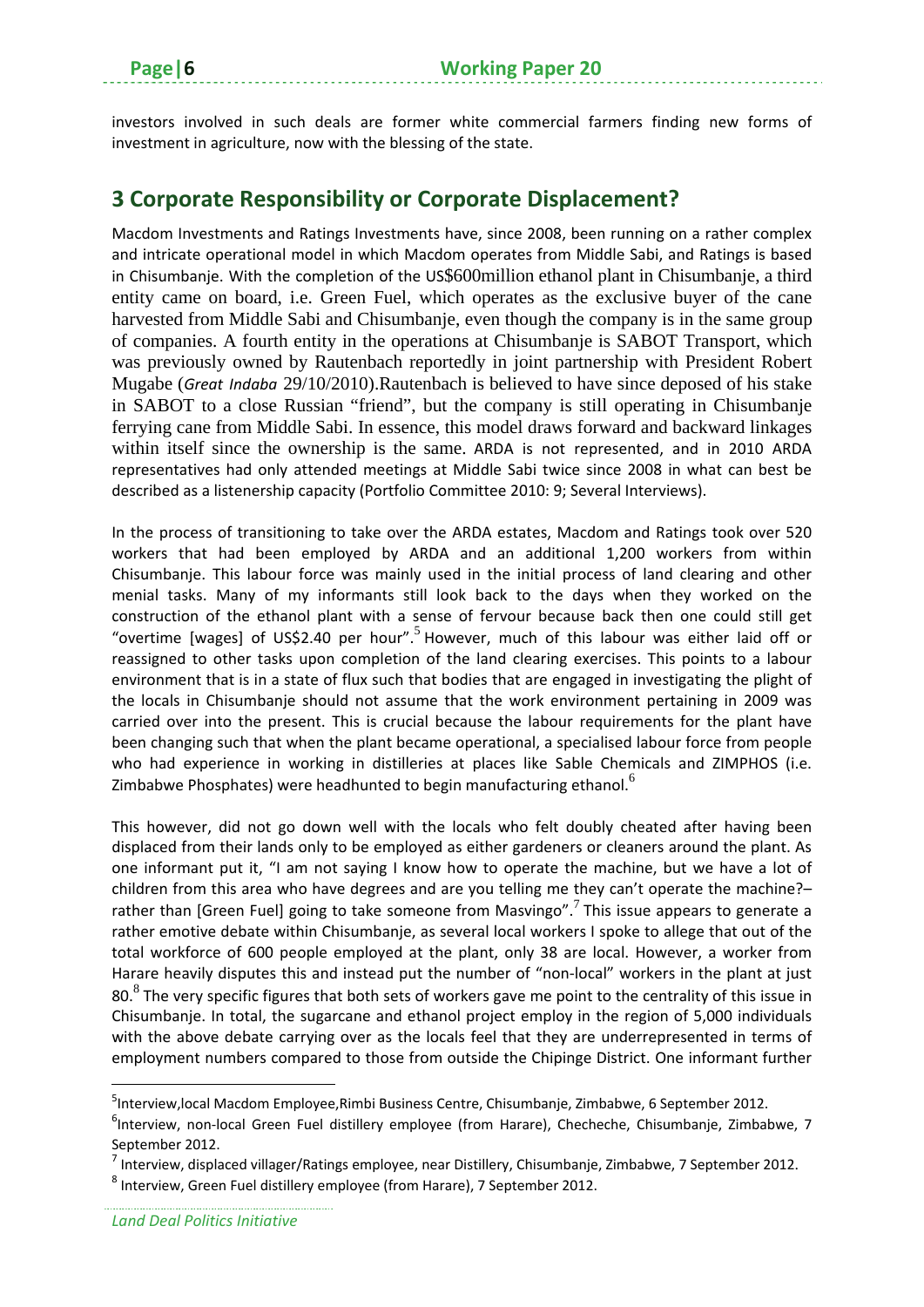charged that in his department there are only "two or three [locals] who were put in the position of *malima* [i.e. supervisors] – the rest are from areas like Murehwa, Mtoko, etc. – but the local people are just seated".

What this points to is a complexity in the saga which has gone beyond a land conflict to also incorporate a labour conflict. Indeed, several informants articulated their concerns in the workspace as: low pay, late payment, lack of job security and lack of protective clothing.<sup>10</sup> The pay structure at Macdom/Ratings is made up of a fixed basic wage and an incentive which is oddly higher than the basic wage. However, the incentive can and is often withdrawn at a whim in the event that the worker makes a "little mistake" leaving the worker with a monthly pay of no more than US\$90.<sup>11</sup> In any event, this paltry amount is usually paid out late with one informant stating, "right now it's the  $5<sup>th</sup>$  [of September 2012] we are yet to get our pay [for August 2012] – we usually expect something around the  $14^{th}$  or  $15^{th}$  [of the month]".<sup>1</sup>

Several informants also lamented the fact that they had been working on probation for over 18 months and a few of them who were supposed to have been made permanent employees in January 2012 were still on probation.<sup>13</sup> In explaining why they are not taking up the issue with management one informant explained, "that is precisely what they want so that they can fire you there and then".<sup>14</sup> Apart from the threat of summary dismissals, my informants narrated how they have only been using one work-suit since they joined Ratings and how they are also not given gloves, helmets or goggles when working in the fields.<sup>15</sup> These observations support Hall's argument that the notion and conceptualisation around the term "land grabs":

*....draws attention away from trends that involve not the mere capture of land but the capture of labour, water, and most of all, the adverse incorporation of smallholder agriculture into new value chains, patterns of accumulation, and the wider transformations in agrarian structure and agrofood systems that these precipitate – rather than their exclusion.* 

Hall 2010: 22

As part and parcel of its "corporate responsibility", Ratings entered into agreement with the Zimbabwe National Water Authority (ZINWA) and repaired 6 pumps each with a capacity to pump and irrigate 1,000 hectares. The facility was intended to benefit 132 farmers resettled in 2003, whose irrigation infrastructure had been vandalised during the FTLR. By March 2010, Ratings Investment Ltd. and partners had reportedly used US\$40 million in the rehabilitation process. The Parliamentary Portfolio Committee also reported that Rating Investments and Partners, as part of their social responsibility, rehabilitated irrigation infrastructure covering 1,200 hectares for 4,000 irrigation communal farmers in the Chibuwe area at a cost of US\$120,000, and had also built a clinic that was serving communal people at subsidized rates (Portfolio Committee Report 2010: 9).

However, while such Parliamentary detachments and other so-called "high profile" delegations have been satisfied to point out these figures, very few have ever gone beyond these to question the plotholders' thoughts regarding their new irrigated holdings. In my fieldwork most of my informants were unanimous in expressing that the new holdings were uneconomic holdings for the simple

<sup>9</sup> Interview,local Macdom employee, Rimbi, 6 September 2012.

 $10$  Separate interviews with several local informants from the 4th to the 7th of September 2012.

 $11$  Interview, local Macdom employee, Rimbi, 4 September 2012.

 $12$  Ibid.

 $13$  Separate interviews with several local informants.

<sup>14</sup> Interview, displaced villager/Ratings employee,Checheche, Chisumbanje, Zimbabwe, 5 September 2012.

<sup>&</sup>lt;sup>15</sup> Separate interviews with several local informants.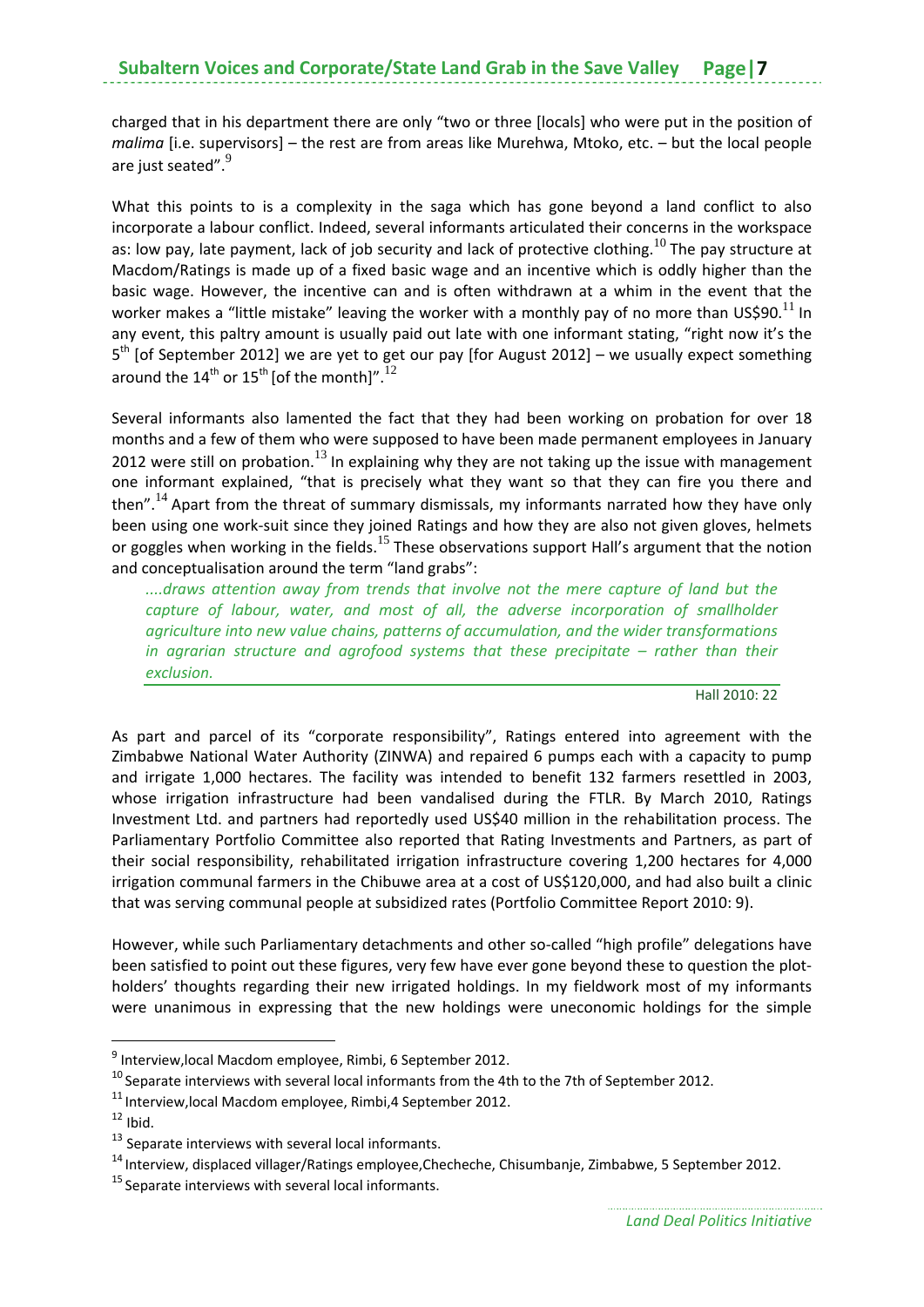reason that they fail to incorporate the probable future standard of living and the present needs of the plot-holders, as they are indexed directly against accommodating many of the displaced and landless as possible.<sup>16</sup> In practice, the irrigated plots measure just 15 rows of crops in width by 150 paces in length. As one informant succinctly expressed:

It's useless! I have parents in their old age, I have a family and moreover I have a brother who does not work. So to me, I would rather have my land back....If I get my land back then *I can then set aside 2 or 3 hectares [of sugarcane] that I will then sell to Billy [Rautenbach]<sup>17</sup>*

#### Another informant went further than this arguing:

The irrigation was not free and fair – in any case this irrigation we did not want it – he *[Billy Rautenbach] should farm in the land he was allocated in ARDA – if he wants,we can agree that he builds canals [leading to our land] then we can farm in our own lands – then we sell him the sugarcane – just like what the settlers in Mkwasine are doing. This is what* we prefer – that is what we long for – rather than try and strong-arm us – on our own *things (emphasis mine).*

This captures a crucial element in all "development" efforts, and that is the need to genuinely engage the local community in any measure that is likely to affect their livelihoods. Thus far, and even historically, these efforts have been centrally imposed and the expressed commitment to consult the villagers and peasants amounts to rhetoric meant to disguise the state's belief that in time the rural communities would grow to appreciate the wisdom of official designs.

In any event, several of my informants maintained that there are several plot‐holders who were allocated irrigation plots who are yet to have water pumped onto their lands. One informant estimated that "only a quarter – maybe – were given water. The rest is just dry land. So an acre of dry land is nothing. It's better to get 4 hectares of dry land – at least you can get something rather than 4 lines [*sic*] of irrigation".<sup>18</sup> The same informant argues that in the past he could produce 6 bales of cotton in rain deficit years or 12 bales in years with good rains and after selling the cotton (to either Cargill or Parrogate) he could afford to send his children to school. But he then rationalised his present predicament saying "I am in a better position because, at least, I am working – not everyone whose land was taken is working".<sup>19</sup>

Furthermore, many maintain that the roads that were graded as part and parcel of Macdom/Ratings "corporate responsibility" in the townships lead directly to the houses of senior management that reside in the townships and it is only incidentally benefitting the community. Further, it is only those who reside in the townships that benefit from the company's shuttle service that ferries workers to and from their workplace. One informant explained:

*We are tracking [i.e. walking] from our homes – even though they used to pick us up. They had to cut them [ferries] because they said they are incurring a lot of expenses, and we* were told to walk because it's not that far. But there is a bit of a distance  $-$  but I [also] *thought it was inappropriate for a family man like myself to shift to the compound – so we just have to walk.<sup>20</sup>*

<sup>&</sup>lt;sup>16</sup> Separate interviews with several local informants.

<sup>&</sup>lt;sup>17</sup> Interview, displaced villager, Rimbi Business Centre, 6 September 2012.<br><sup>18</sup> Interview, displaced villager/Ratings employee, near Distillery, Chisumbanje, Zimbabwe, 7 September 2012.<br><sup>19</sup> Ibid.<br><sup>20</sup> Interview, displa

<sup>2012.</sup>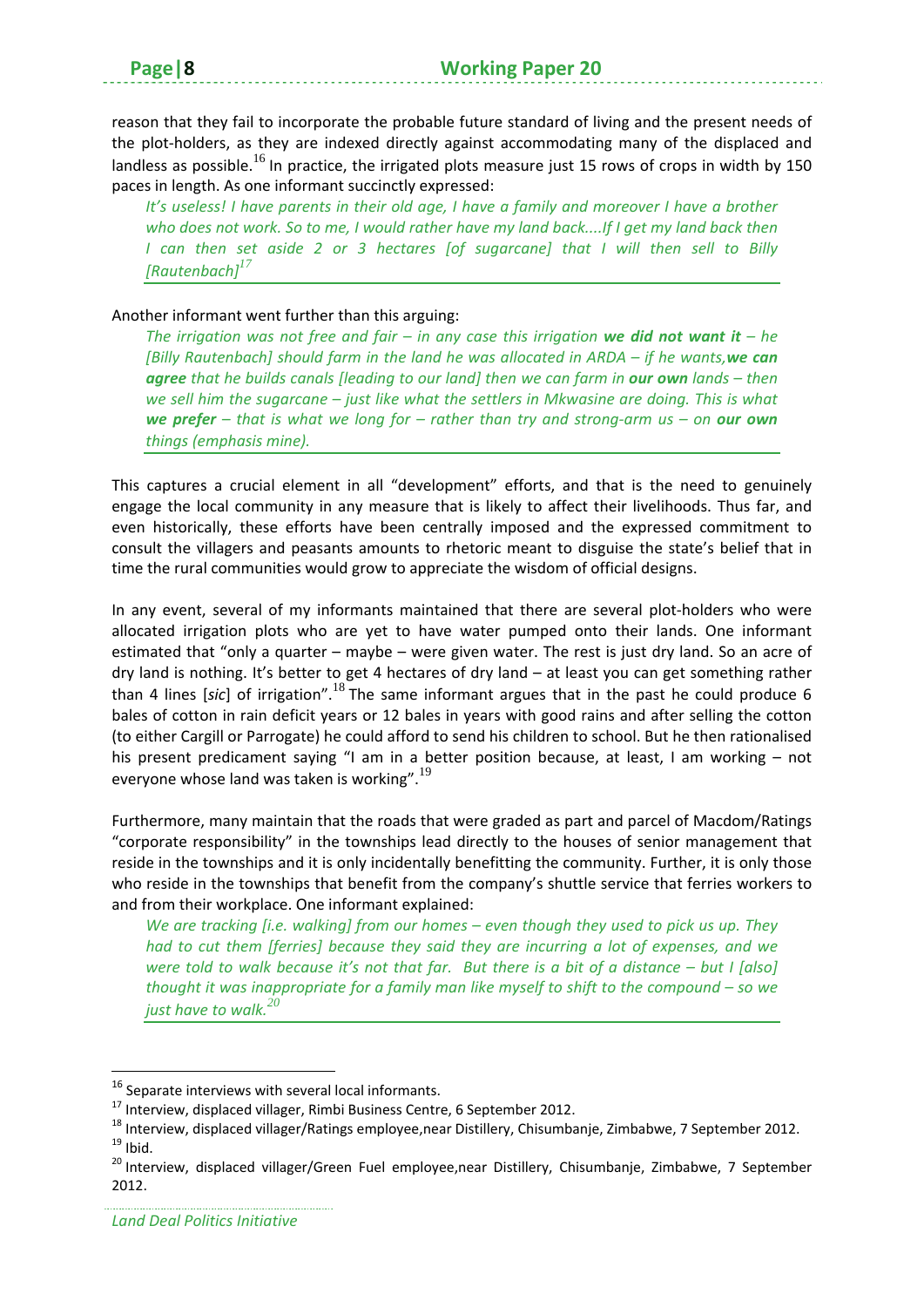Once the initial group of communal farmers was displaced from areas like Machada, Nepasi, Chinyamukwakwa and Chisumbanje, it was agreed to constitute a committee that was supposed to oversee the redistribution of apportioned land with the consent of the traditional leadership. However, this process was immediately hijacked by local business elites allegedly with the consent of Ratings. One informant surmised:

*The Committee that came into place was after bribes and they would say to certain people, "my friend you are a businessman give me money", then you would see someone else farming on the acres [sic] and those who were affected began asking, "How come?" You see now? Then the chiefs and headmen rebelled and said, "better to stop the whole exercise because it's useless", and this in turn was interpreted as if the chiefs refused the land allocations, but yet they only refused when they saw that "Aaaah – this is not helpful when those affected are not getting anything". So that is the position.<sup>21</sup>*

This shows that even within such a context of powerful and state-centred takeovers, the local elite comprising of shop owners and other businesspeople belonging to a group of would‐be rural accumulators often benefit disproportionately from resource capture within units such as lineages, villages or districts.

Other informants were however equally damning of the chiefs and headmen themselves, with one informant going as far as alleging that the chiefs are themselves corrupt and prone to accepting bribes from different areas even as far off as Harare. Thus, in the current context of Chisumbanje, even traditional authorities are far from immune from allegations that they were paid by Ratings to facilitate the community's forced removals. Several of my informants argued that Chief Garahwa, even after agreeing to the deal, whatever his assumptions, should have proceeded to inform his colleagues in Chisumbanje. In essence, the communities in the affected areas, which hold communal land rights, were not adequately consulted, on the rather convenient assumption that Chief Garahwa spoke on their behalf. Those familiar with Zimbabwe's history will easily recognise the divide and rule tactic that was employed in this instance. This was borrowed directly from Zimbabwe's erstwhile colonisers who from an early stage created an atomised system of chieftaincy in which several chiefs were either demoted or promoted to sub‐chiefs or main‐chiefs respectively depending on their level of co-operation with the colonial state. Any chief who then stepped out of line was in grave danger of being deposed or simply censured, depending on the severity of the allegation. In this instance, several chiefs such as Chisumbanje, Chinyamukwakwa, Manzvire and others were never consulted. Off‐course Chief Garahwa's change of fortune since then only helps to fuel the villagers' suspicions regarding his complicity. As one informant alleged:

*Garahwa has no problem – everything is well with him. He is in a good position because everything is being done for him – he gets fuel, groceries, maize and he gets a house. We heard that they [Macdom/Ratings] built him a house – so from his end it's all good.<sup>22</sup>*

Yet another informant argued that "the chiefs have no power [to influence any policy directives]".  $^{23}$ Be that as it may, the role that the traditional leadership has played in this land dispute has been far from endearing which in essence prompts a thoroughgoing and critical review of the whole establishment. During colonialism, chiefs were reduced to minor adjuncts of state power and granted nominal powers designed to maintain what was termed "tribal" discipline in the rural areas through the administration of the so-called "customary" law. Chiefs also played a crucial role in

<sup>&</sup>lt;sup>21</sup> Interview, with displaced villager, Checheche, 7 September 2012.<br><sup>22</sup> Interview, displaced villager/Green Fuel employee,near Distillery, Chisumbanje, Zimbabwe, 7 September 2012.

<sup>&</sup>lt;sup>23</sup> Interview, displaced villager/Ratings employee, Checheche, Zimbabwe, 5 September 2012.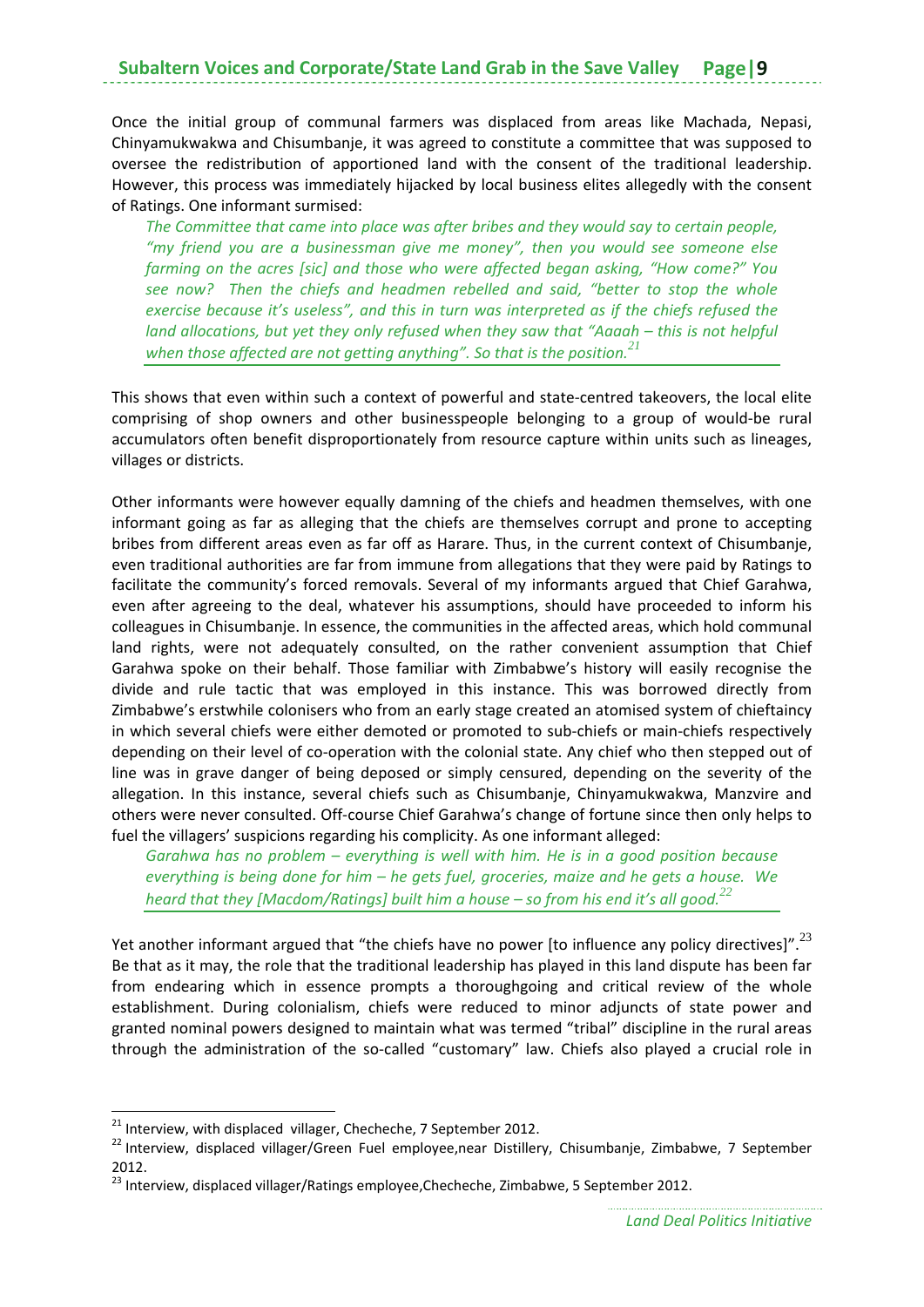recruiting forced labour, collecting taxes, and as a vital efflux control mechanism through placing prohibitions on the emigration of the youth and women to the urban areas (Bowman 1973).

In the first decade of the country's independence, such reform was indeed implemented when the chief's role was reduced to administering civil and lesser criminal cases within their chiefdoms. The CLA also shifted the authority to allocate land from the chiefs to District Councils and to Village Development Committees (VIDCOs) (see Gospel Matondi 2010: 1). However, as the need for political expediency would have it, chiefs were once gain elevated to assume positions of national significance with guaranteed seats in parliament and the senate, etc. in the mid 1990s. The chiefs then became *de facto* political commissars for the former ruling party (i.e. ZANU PF) within their chiefdoms. In all this, the chiefs hardly received any training as to the function and jurisdiction of their newly defined roles, which was again not helped by the fact that most of the chiefs usually ascended to the chieftaincy in their greying days because of the system of inheritance based on collateral which ensured that the oldest surviving male heir of the ruling dynasty would ascend to the chieftaincy. This would, in turn, partly explain why Chief Garahwa, in the very least, failed to discern between a government directive and a personal directive. Further, the chief could have also questioned the DA's jurisdiction in issuing such a directive.

In the summer season of 2009, 30 households had their maize at tassling stage ploughed down and were not compensated (Portfolio Committee 2010: 10). CARE, a relief agency, then assumed responsibility forfeeding the affected households. One informant, who now works for Macdom, narrated the ordeal:

*They didn't ask – we just saw the tractors ploughing down our crops and they even desecrated our graves – unearthing the skulls of our relatives who died years ago....In Chinyamukwakwa – that is the place with the skulls up there.<sup>24</sup>*

The actual numbers of people who have been displaced thus far are, as is to be expected, disputed. Nyabadza estimates that only "700 families" were affected by the project (New Zimbabwe 5/9/12) while Arthur Mutambara, the country's Deputy Prime Minister, has put the figure at 1,754 households made up of 1,060 in Chisumbanje and 694 in Chinyamukwakwa, of which only a total of 516 have been resettled (Zimeye 20/9/12).However, it is likely that Mutambara's figures are actually an underestimation, as several of my informants also testified that when many households "saw that there was no deal in hanging around, many decided to silently relocate on their own".25

Once the people were deprived of their land, the only source of livelihood that they had was now anchored on their cattle. Chisumbanje has a well established cattle culture dating back to the colonial era, because even the most pernicious colonial policies like the Land Husbandry Act of 1951 had allowed families in the Save Valley up to 20 heads per household compared to 8 in the morecentrally located rural reserves. While the grazing veldt is generally sparse in the Save Valley, families combine their herds into droves and drovers herd these beasts on distances exceeding 15 km to the Save River in search of green pastures. However, this has been severely disrupted at two levels. Firstly, many of the men who worked as drovers have been forced into employment at the sugarcane project in various capacities and secondly, there is no land to kraal the cattle when they are in Chisumbanje.

It is this respect that the villagers have also been angered by the company's actions. The company has been confiscating "stray" heads and confining them in an enclosure, or "skirting" (to use the parlance of my informants), and the animals will only be released to the owner upon payment of

<sup>&</sup>lt;sup>24</sup> Interview, displaced villager,Checheche, Zimbabwe, 5 September 2012.<br><sup>25</sup> Separate interviews with displaced villagers in Chisumbanje.

*Land Deal Politics Initiative*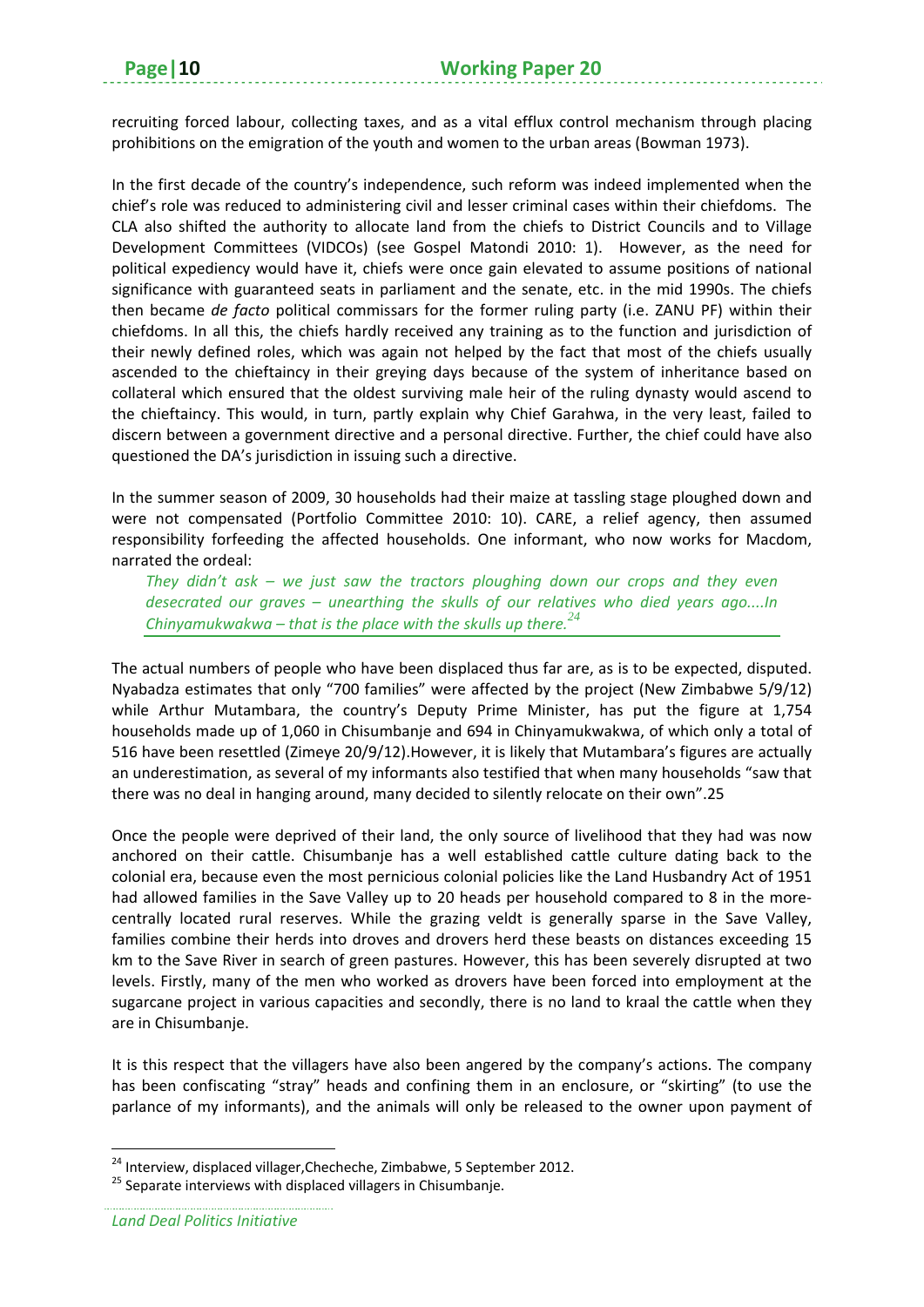US\$4 per cow – failure of which would see this amount rise to US\$6 for the extra day. Ratings' intention or objective in doing this is perhaps subject to speculation, but the effect has been to deprive the villagers further of their livelihoods and to simultaneously accelerate their conversion from independent producers to labourers with such rapidity that proponents of the proletarianisation thesis never envisaged (Amin 1972; Arrighi 1973). The confiscation of cattle can also be interpreted as the company's attempt to mark its territory because they confine the cattle on allegations of having "strayed" onto their lands and not necessarily of having trampled onto the sugarcane fields. As one informant put it, "they never agree to show you where the cattle are supposed to have trampled on – they just say pay the money".  $^{26}$ 

Furthermore, when the plant became operational, the chemicals that were used in the initial distillation processes polluted the water streams in Chisumbanje, decimating the cattle further downstream in Mahenye. One informant explained:

*The plant has stopped working because this white man [Billy Rautenbach] is not following the stipulated conditions – he was told to construct a dam for his polluted waterbecause his bad water would enter our streams from Jerauchera that feeds Musvazve that feeds Gombe that feeds Save [River] – Save [River] that goes all the way to the sea. He was polluting everything.<sup>27</sup>*

It is because of the above that several informants maintain that Ratings has dismally failed to exercise any form of corporate responsibility to the community in Chisumbanje. As one informant argued:

*ARDA was helpful –because like right now there is hunger but they [ARDA] would grow maize and sell to us at a cheap price [they also] employed our children and they were not selective [in recruiting labour]. But Billy [Rautenbach] has failed to live with the people. They say if you are aggrieved, "keep it in". NO! This SABOT is failing to live with the people.<sup>28</sup>*

As a consequence, several aggrieved parties joined the ranks of the internally displaced as several families relocated to areas like Hippo Valley, but several have also crossed the border into Zimbabwe's neighbouring countries like South Africa. A few have also swelled the numbers of those engaged in cross‐border trade travelling to South Africa to purchase some consumer durables with whifhthey return to sell at several Spaza Shops/Kiosks that have proliferated at Checheche Township and other smaller rural business centres like Rimbi with the mass employment of hundreds of people in the villages since the project began. This is however, not to be viewed as necessarily a positive result in that already overtrading has become the order of the day with the numerous shops and kiosks at the townships all engaged in selling the same low‐order consumer goods. And besides, the majority of the workforce is underpaid so the net effect is rather infinitesimal because of the low cash-flow levels such that this development amounts to nothing more than a survival strategy.

Yet more families have permanently relocated to Mozambique. One of my informants, (perhaps with a tinge of hyperbole), observed:

*As we speak, a lot of people are in Mozambique – there are no more people [as before] – they all relocated to Chingove and to Dhongiredhuna in Mozambique. Families like Chaibva and Bandakata – I know – all went to Mozambique. If you go there and ask them to show you the place where Zimbabweans are, you will be shocked to see that,aaaah this has*

<sup>&</sup>lt;sup>26</sup> Interview, displaced villager, Checheche, Zimbabwe, 5 September 2012.

<sup>27</sup> Interview, displaced villager,Checheche, Zimbabwe, 7 September 2012.<br><sup>28</sup> Interview, displaced villager,Checheche, Zimbabwe, 5 September 2012.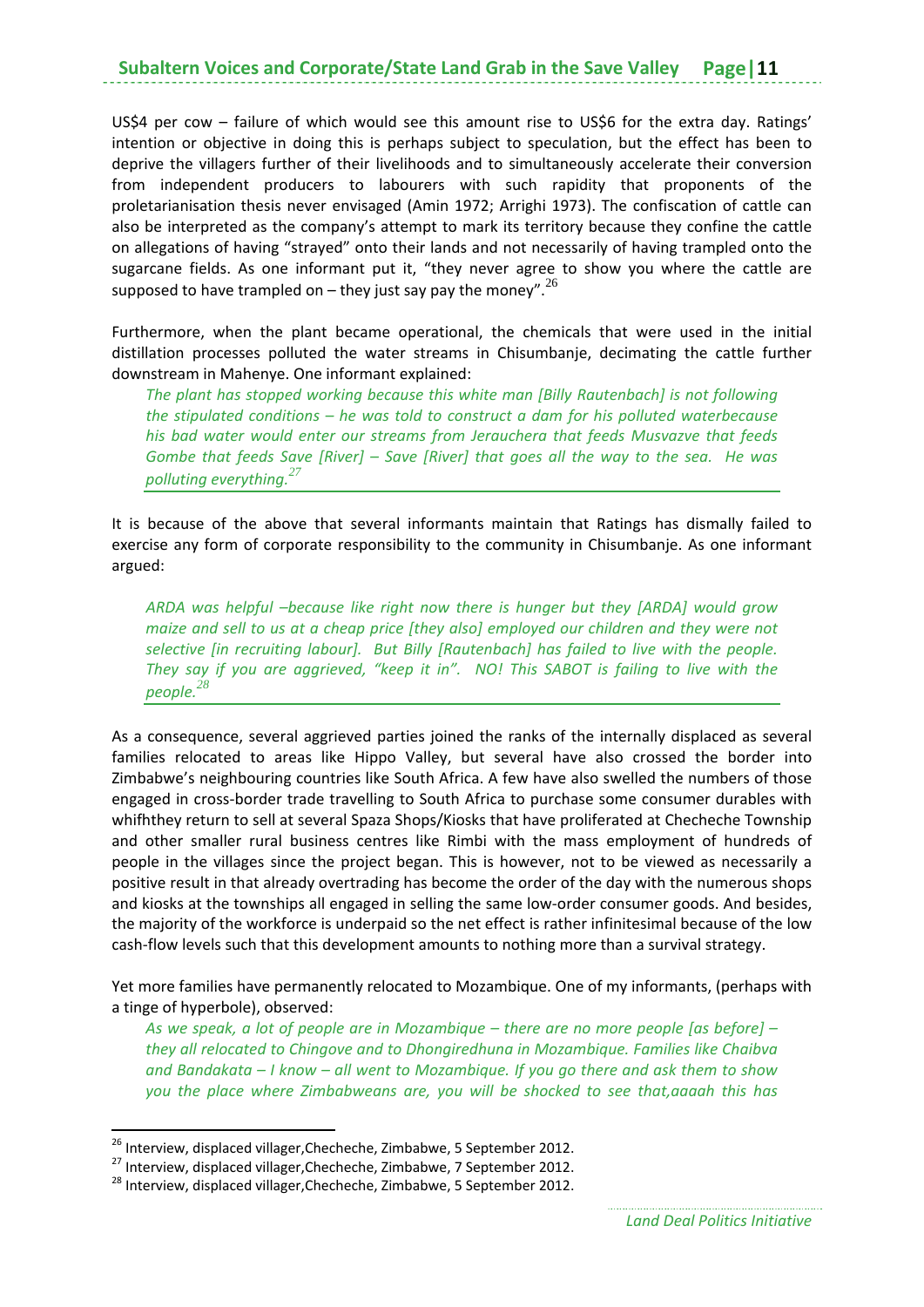*become another Zimbabwe...The leaders in Mozambique even saw that we simply have no option but to accommodate these people, plus Mozambique was also affected by the polluted water in the Save [River].<sup>29</sup>*

The hyperbole aside, the movement and transition into Mozambique has several historical precedents that date back to forced land removals during colonialism that forced many families from Chisumbanje to relocate to Mozambique and again later during the 1970s liberation struggle. But few could have imagined being forced to relocate in peace-time, independent Zimbabwe. Such movement is also aided in part by the shared cultural heritage that the Ndau, Gowa, Hlengwe and Bunji communities of Chisumbanje share with those across the nearby Mozambique border. In any case, this revelation opens up further avenues for investigation on how these large‐scale land deals have initiated large‐scale transnational migration in affected communities.

Thus, while the Chisumbanje ethanol project was touted as an *outgrower model* in attempts to make the venture acceptable and present it as congenial to the needs of the inhabitants through spurious claims that the land was vacant and unused, while also promising that local people would benefit from employment, the reality has been an abrupt interruption in the people's livelihood alternatives. Instead, the operational and institutional framework in Chisumbanje has been an admixture of *extraction, colonist* and *enclave* models,<sup>30</sup> with hushed talk before the roll-out of the project slowed down an "investment" in fast rail linking Middle Sabi and Chisumbanje as a conduit that would have speeded the expropriation of resources from the Save Valley by the time the 20‐year deal lapsed.

#### **4 Mangoma and "Angry Villagers"**

The sugar processing and ethanol production plant at Chisumbanje has the capacity to process 7,500 tonnes of raw sugar a day at its full scale. In addition, the plant at current capacity can produce more than 75 million litres of ethanol and the electricity produced from the process can reach more than 20 megawatts (*The Sunday Mail,* 16 September 2012). This is adequate to electrify the entire south eastern region of Zimbabwe up to Mutare. The ethanol plant (as the arguments go) has the potential to produce one billion litres of ethanol per year with a corresponding increase in electricity generation. But this deliberately conceals the fact that this would translate into the dislocation of a quarter of a million people.

However, it is at this point that Ratings experienced its first major hurdle since the project began. Mangoma, who is an MDC‐T appointee in Zimbabwe's inclusive government that came into power in 2009, refused to accede to the company's pleas to introduce mandatory blending of ethanol and petrol. Mangoma's argument is that there is no justification for forcing all motorists in Zimbabwe to use the company's products, adding that Green Fuel had also failed to justify its prices. Green Fuel has been retailing its ethanol at over US\$1 per litre, which is 25 percent higher than the price in other countries like Brazil (*New Zimbabwe* 15/06/12). It remains unclear how much motorists will save at the pump if this provision for mandatory blending is instituted, but in the few fuel outlets that happen to sell Green Fuel E10 blended petrol (i.e. 10 percent ethanol with 90 percent unleaded petrol), the saving is hardly significant at a mere 2 or 3 cents per litre. Hence as a local economist, Machel Mawerera, argued "motorists think it is rather absurd to switch from what they were used to and try another product for no reason" (*New Zimbabwe* 1/04/12).Furthermore, in the highly polarised environment that characterises Zimbabwe, a fact-based debate has been substituted by political bickering with several media that are patently sympathetic to the former

<sup>&</sup>lt;sup>29</sup> Interview, displaced villager,Checheche, Zimbabwe, 5 September 2012.<br><sup>30</sup> See: Hall 2010: 18.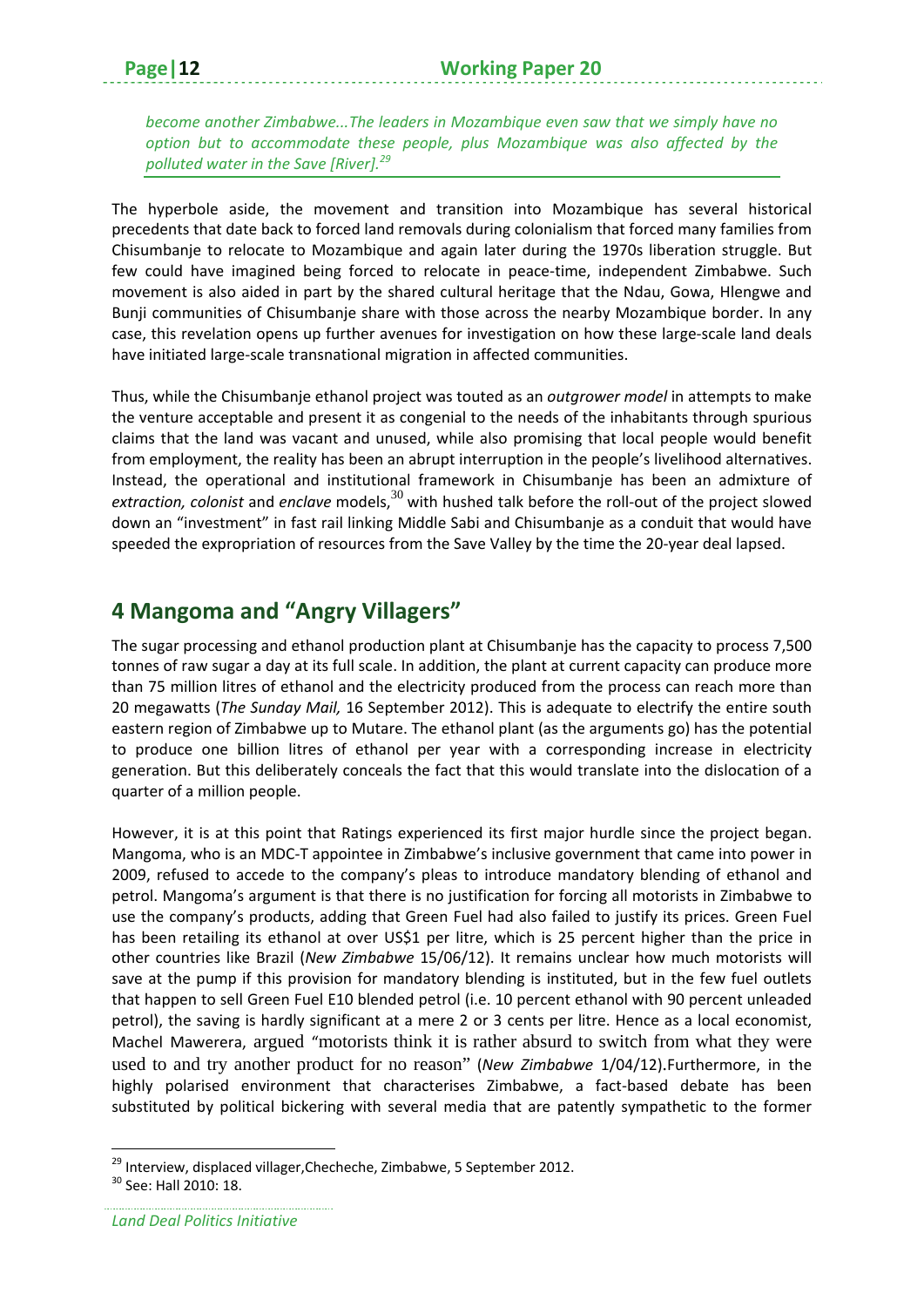ruling party ZANU‐PF accusing Mangoma "of trying to frustrate the project for political reasons" (*The Sunday Mail,* 16/09/12).

Globally even, oil price volatility has called into question the economic viability of large agrofuel initiatives, a trend that can be dated to the crude price spikes of 2007/08, but later declined to \$70 a barrel in 2009/10. Hence ZANU‐PF's attempts to guarantee a measure of economic coherence to the biofuel investment in view of oscillatory oil price trends necessitates measures at artificially inducing demand through mandatory blending so as to create demand‐side certainty, thereby providing the Chisumbanje investors with assurances sufficient for the roll‐out of the biofuels projects. Furthermore, as Prosper Matondi (2010) suggests "political reasons" for pursuing the biofuels route, such as an import substitution/sanction busting strategy, may explain the continued insistence of the ZANU‐PF side of the transitional government on mandatory blending.

Whatever Mangoma's motivations in opposing mandatory blending, his objections appear to dovetail with the concerns of the villagers in Chisumbanje. As Mangoma argues, "all we want is for the company to address important issues first, like giving land to resettle those whose land was taken away by the company". However, several historical precedents justify suspicions that such a stance can be compromised, in turn sacrificing the cause of the villagers on the altar of political expediency. It is crucial to also point out that none of the MDC formations or any of the other political contenders in the country have publicly questioned the paradigm of development that promotes such deals, and the directions of agrarian change that they precipitate with their criticisms are largely confined to their usual repertoire around issues of accountability, transparency and so forth.

The villagers' concerns, however, are not as linear as they have been presented by others who purport to speak on their behalf. Many of my informants are very much aware of the national significance of this project and the potential multiplier effects in terms of employment and regenerating the country's economy.<sup>31</sup> But the villagers are opposed to Rautenbach's conditional provisioning that "on the issue of land we want to develop what we promised to the people but my wallet is now empty" and that he first needs to sell all of the stockpiled 10 million litres of ethanol before this can happen (*New Zimbabwe* 27/08/12). The villagers are also equally aware, if not more than others, that production on the plant has been frozen resulting in some workers being laid‐off or working on reduced shifts which immediately impacts their wages, but first they would "rather have their land back" than work as formal wage workers under the labour environment at Ratings.

With the ensuing standoff between Green Fuel and the Energy Ministry, Macdom and Ratings have taken to selling some of their sugarcane to Triangle and Hippo Valley Estates in Chiredzi that manufacture sugar. Operations have also scaled down, especially on the plant that at its height was operating 3 shifts of a total workforce of around 600 workers. But this number had to be scaled down to around 400 workers considered essential staff who in the main are engaged in maintaining the equipment. 600 workers from the total workforce have been laid off and the remainder are receiving 55 percent of their salaries or wages (*New Zimbabwe*23/08/2012). Several villagers actually consider the company's slowdown a personal victory and testament of the outcome of their lobbying. One informant argued:

*The reason the plant isn't operating is not because of politics – but it's because the people put in their complaints to the government to say "Hey! We are dying of hunger because our lands were taken." And they [government] said to [Macdom/Ratings], "if you want to have*

<sup>&</sup>lt;sup>31</sup> The Confederation of Zimbabwe Industry (CZI) President, Joseph Kanyekanye. estimates that Green Fuel's E10 could cut help cut the country's fuel import bill by up to US\$2.4 billion with the savings used to bridge the country's trade deficit (newzimbabwe.com 16/05/2012).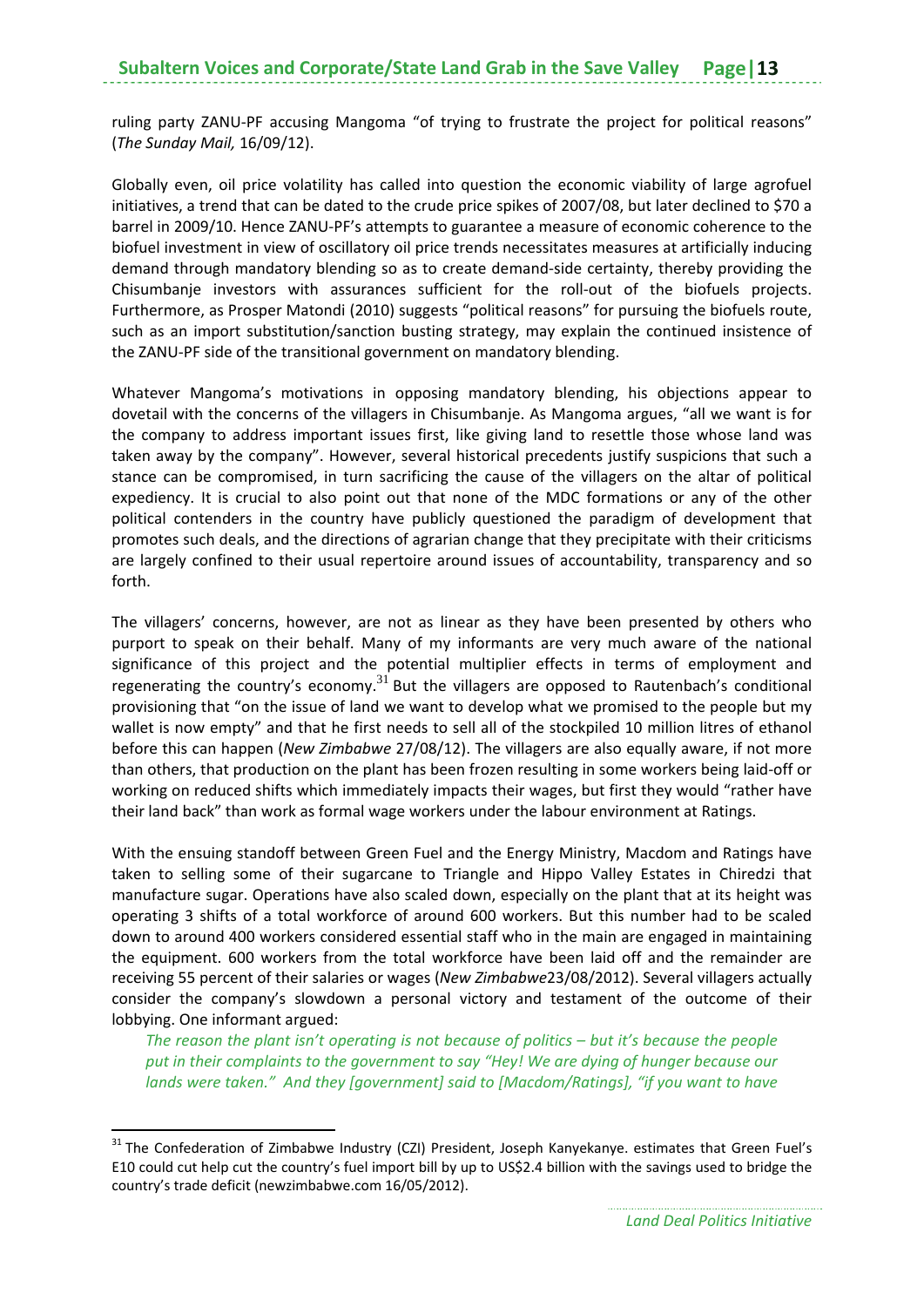*your machine [the plant] opened, construct dams for the people and also ensure that you don't pollute the water".<sup>32</sup>*

However, Ratings has since moved from a dogmatic and stubborn insistence on the irreversibility of the project to engaging in cheap political gimmicks that at once betray or, in the very least, strongly suggest the identity of the silent partners in this ethanol project. During the last week of August 2012, several newspaper publications, especially those sympathetic to ZANU‐PF, ran with the story that several "irate" villagers, workers and local war veterans in Chisumbanje threatened to beat up Mangoma on allegations of closing down the ethanol plant, jeopardising their economic survival and sabotaging the project for political reasons (*New Zimbabwe* 27/08/12). Mangoma visited the plant as part of a cabinet delegation led by Mutambara in efforts to help revive the stalled project that also included the Presidential Affairs Minister, Didymus Mutasa. The reports indicated that it was the ZANU‐PF Minister Mutasa who finally managed to calm the "angry" villagers stating, "let us not kill our project because of emotions. This project has brought development in this area with people building houses and business is booming" (*New Zimbabwe* 27/08/12).

Whatever the merits or demerits of the arguments that were raised by the "angry villagers", most of my informants maintain that this was a Macdom/Ratings‐cum‐ZANU‐PF stage‐managed, directed and choreographed event and that several of the so-called villagers had been bussed in "from Birchenough [Bridge], Mutare, Masvingo, etc...with those buses known as Marsmerry, then presenting them to the Team of Ministers saying these are the affected people from Chinyamukwakwa and Chisumbanje". $^{33}$  After the altercation with the Team of Ministers, several informants also allege that they witnessed the rented mob's "anger" being rewarded when they were "given mealie meal, opaque beer and \$20 or \$30".<sup>34</sup> This rent-a-mob tactic is straight out of the handbook of ZANU‐PF, which is known to widely employ such *modus operandi* during elections and going to the extent of closing down rural primary-schools before frog-marching the pupils who are invariably not even part of the electorate to its political rallies.

#### **5 Conclusion**

My case‐specific field study of Chisumbanje has shown how ambiguous land rights emerge historically, particularly in areas such as state land, and that these long-running ambiguities, reflecting long term relationships between the state and local people, come to the fore when land deals are struck. This means that issues that have lain dormant for decades come out and become the focus for intense contests, which become captured by contemporary interest groups. However, these current disputes can only be understood in historical context. The contribution that I therefore make to the land grabs debate is that economic histories matter, and these need to be told to understand and perhaps resolve new disputes. In issues of land, it is rare that any dispute is 'new', but is rooted in, and played out through much longer term histories of land rights, claims and contests.

The case of Chisumbanje has demonstrated the extent to which the current wave of land transactions in the sub‐region have debased the local resource base of the previous occupants and undermined their local level and household food security. While this state-sponsored land grab induced a range of local political-cum-agrarian reactions, as for instance in the emergence of strong lobby groups like the Platform for Youth Development (PYD) led by Claris Madhuku, the majority of local resistance initiatives can be characterised as latent forms of protests. This is precisely because of the community's powerlessness in the face of inherent and underlying class and political divisions

<sup>32</sup> Interview, displaced villager,Checheche, Zimbabwe, 5 September 2012.

 $33$  Separate interview with several informants.<br> $34$  Separate interviews with several informants.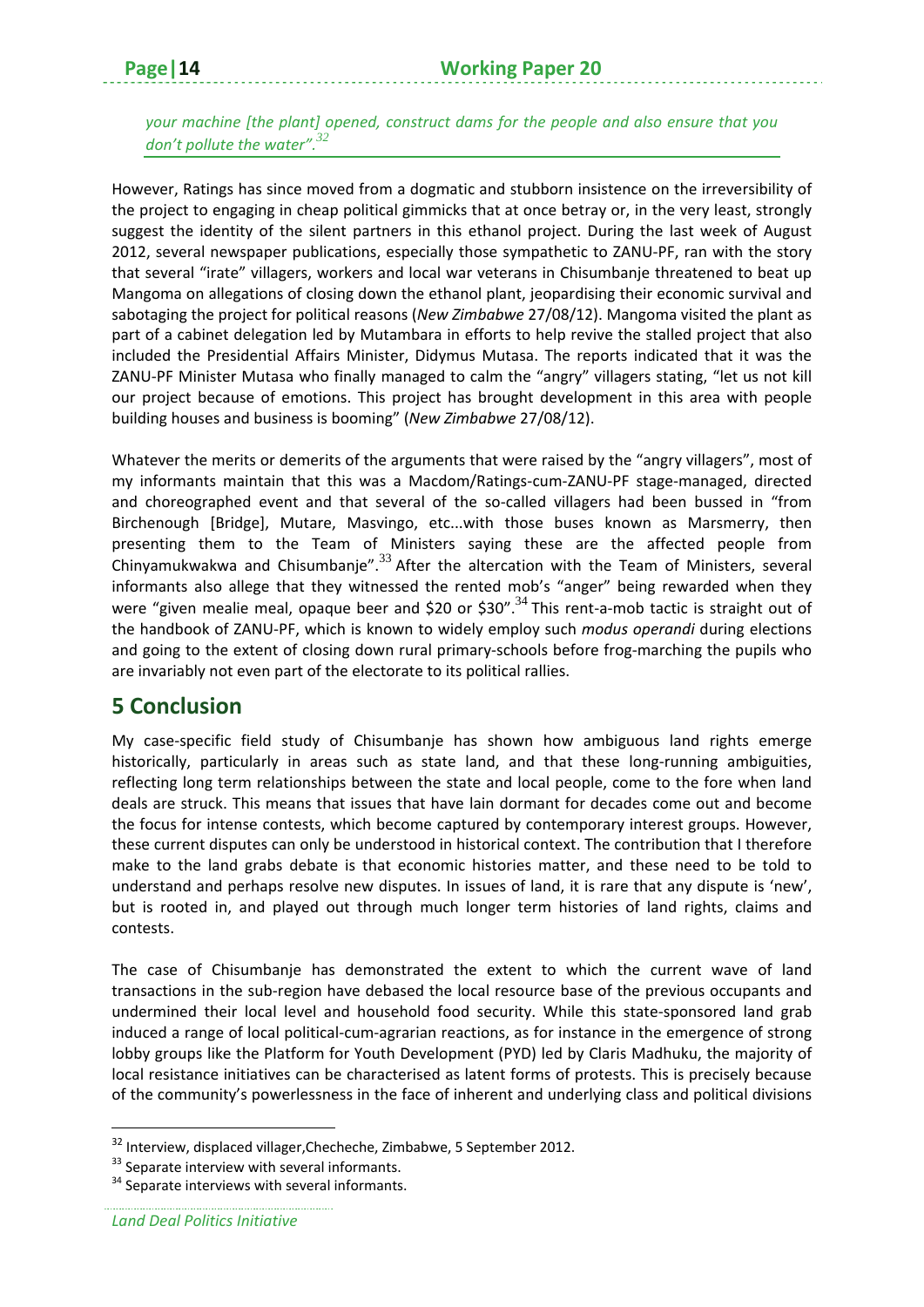in which those who stand to benefit as rural accumulators in the new exchange and production relations in the post-land grab dispensation tend to favour the entry of these powerful transnational firms.

The case demonstrates that the community's powerlessness emanates mainly from a policy environment characterised by disassembled private property rights and absent political and legal tenure rights and this has rendered the inhabitants of Save Valley vulnerable to another wave of elite land‐grabs that simultaneously unravelled the modest gains made since the initiation of the FTLR exercise towards securing and redistributing rights to land. I pointed to several historical antecedents from the country's colonial and post-colonial past to reveal that where land users have insecure forms of tenure (i.e. the hallmark of communal tenure), conditions lend themselves to grabbing of resources by state authorities and private companies. I argued that during colonialism "communal tenure" was crucial to the functioning of the Apartheid‐like model of "separate development". However, this continued in the post-colonial era precisely because the postindependence regimes of Zimbabwe view land as a source of patronage.

The discussion also observed that at the centre of these land‐conflicts, beyond the actual takeover of the land itself, were contestations over the meanings of land utilisation and what constitutes "marginal lands". These contested meanings are invariably then framed around national versus local level needs and along other social and class differentials within the rural community itself. I observed that previous endeavours at centrally controlled "development" dating back to the 1960s through TILCOR all the way to the ARDA experiment in the post-colonial era were equally disastrous precisely because they paid insufficient attention to the sociological and environmental considerations of the local inhabitants. In short, it has become a lesson of social history and a sociological improbability that centrally controlled "development" can ever attain any of the intended objectives.

Instead, the picture emerging from Chisumbanje is one of development‐induced displacement as the Macdom/Ratings takeover of land witnessed a new wave of rural refugees fleeing to neighbouring countries like Mozambique and internally displaced persons relocating to other parts of the country. This phenomenon remains underreported and is a direct result of the methods used in implementing the ARDA/Macdom/Ratings land deal. The discussion observed that while the transitional government dispensation ushered in by the inclusive government in 2009 has produced a context of competing policy and political narratives and discourses; this has not been felt at the local level precisely because the power structures of the former ruling party ZANU‐PF, i.e. the chiefs and rural district administrators, have remained in place. In any case, as I observed above, the competing voices have not challenged the development paradigm entailed in the takeover of vast amounts of communal lands for the accelerated reproduction of biofuels, but simply the methodologies that were used in doing so.

The historical antecedents highlighted above and current land grabs in Chisumbanje make the case for a thoroughgoing examination of the "communal" land tenure system and its place in the larger political economy of Zimbabwe. This would also entail a review of rural administration policies with a view to streamlining the current regime that is largely amorphous and ambiguous in nature. As we observed above, the resettlement schemes initiated in the 1980s were not accompanied by mutually supportive measures of institutional and legal reforms, and local, provincial and national state authorities continue to play a combination of sometimes contradictory roles. Alden Wily pointedly argues that the:

*Remedy lies in…legal acknowledgement that customary [i.e. communal] and other longstanding unregistered land tenancy amounts to a real property interest, registered or*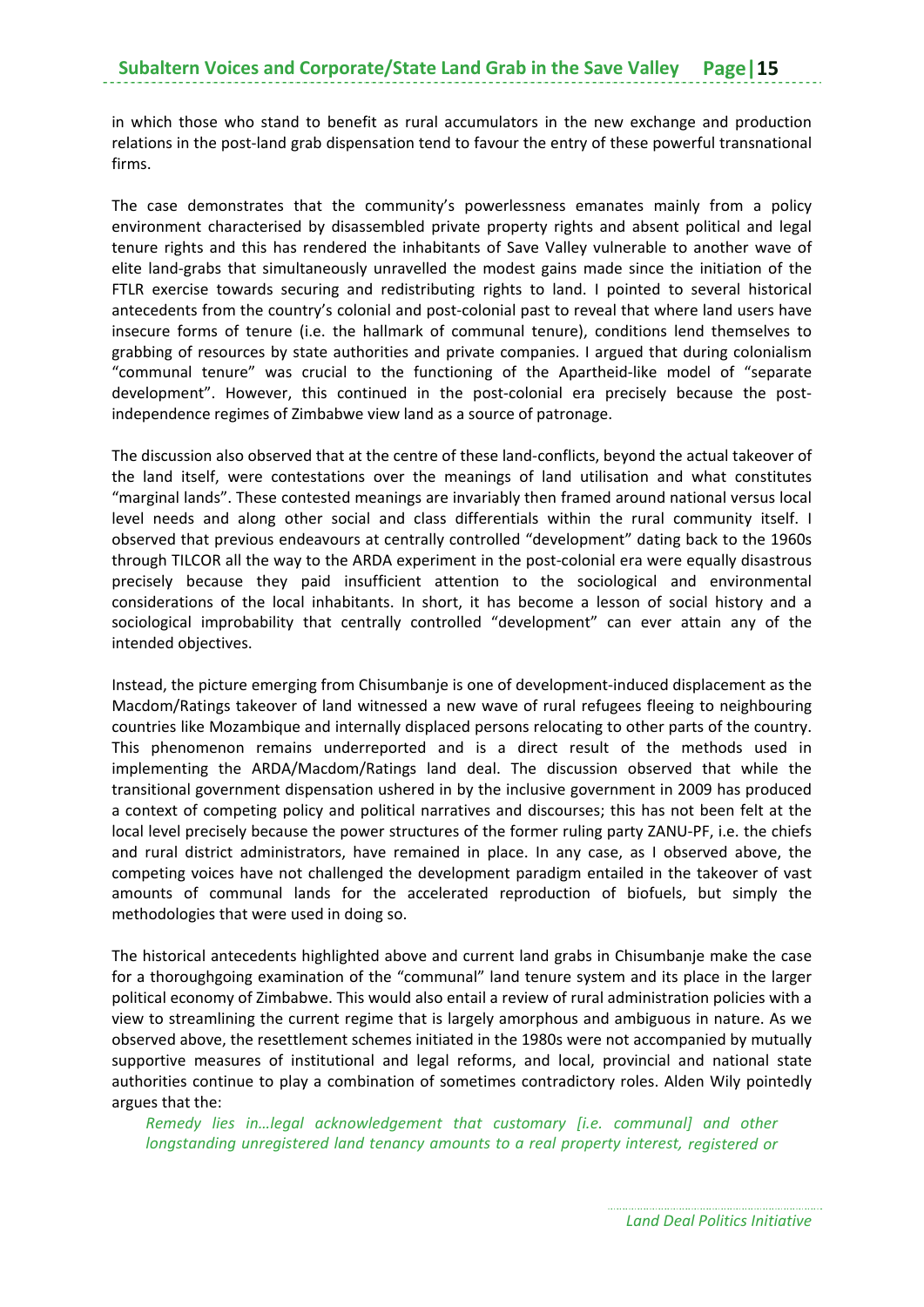*not… Without this change, majority rural landholders remain little better than squatters on their own land, a condition already wrongfully endured for a century or more.*

Wily quoted in Hall 2010: 22

Such "acknowledgement" would entail establishing some degree of inalienability of land in the communal areas. This would immediately empower the bargaining position of most rural communities since new investors would need to engage with those communities on the formal land markets.

While the current tenure system in which all land, including resettlement land, is regarded as State Land is purportedly supposed to guard against the fragmentation of land and guarantee that all land is being utilised for farming purposes, a system of leasehold tenure of up to 99 years can easily ensure the same, but with the added benefit of safeguarding the rural villagers against the nefarious claims of the state on behalf of big business. Now, obviously this is not a novel idea; if anything it has been on the parliamentary agenda for some time now. But it appears as if the Parliament has been chronically unable to conclude protracted processes of developing a national land policy and law. The Parliament of Zimbabwe therefore has to play a central role in making sure that the executive is accountable and open. Thus far, the Parliament of Zimbabwe has been engaged in a window‐ dressing exercise in which they have sent several "investigative" and "high‐profile" delegations, but all this seems to be occurring at the fringes of policy changes and is rather a side‐show.

#### **References**

- **1.** Amin, S. (1972). "Underdevelopment and Dependence in Black Africa: Origins and Contemporary Forums," *The Journal of Modern African Studies***10**/4.
- **2.** ARDA: Annual Report and Accounts: 1983/84, 1984/85, 1987/88, 1988/89, 1993/94, 1996/97.
- **3.** Arrighi, G. (1973) "Labour Supplies in Historical Perspective: A Study of the Proletarianisation of the African Peasantry in Rhodesia." In *Essays on the Political Economy of Africa*, eds. Arrighi G. & Saul J., 180‐234. New York and London: Monthly Review Press.
- **4.** Atkins Land and Water Management (1983) *Feasibility Study for the Development of 40 000 hectares of Irrigation at Chisumbanje, Zimbabwe*. Harare, ARDA.
- **5.** Bowman, L. W. (1973). *Politics in Rhodesia: White Power in an African State*. Cambridge: Harvard University Press.
- **6.** Borras, S.M. et al. (2011). "Towards a better understanding of global land grabbing: an editorial introduction". *Journal of Peasant Studies, 38*(2), 209‐216.
- **7.** Bruce, J.W. (1990). "Legal Issues in Land Use and Resettlement ‐ A Background Paper". Zimbabwe Agriculture Sector Memorandum, World Bank.
- **8.** Cheater, A. (1990). "The Ideology of 'Communal' Land Tenure in Zimbabwe: Mythogenesis Enacted?"*Africa*, **60**/2:188‐206.
- **9.** Cliffe, L. (1988) "The Prospects for Agricultural Transformation in Zimbabwe", in C. Stoneman (ed), *Zimbabwe's Prospects: Issues of Race, Class, State and Capital in Southern Africa*. London: Macmillan.
- **10.** Derman, B. (1990). "The Unsettling of the Zambezi Valley: An Examination of the mid‐Zambezi Rural Development Project".(Seminar Paper, CASS, University of Zimbabwe).
- **11.** Draft Report of the Portfolio Committee on Agriculture,Water, Lands and Resettlementon Viability of ARDA Operations and Its Impact on Agricultural Productivity and Food Security Presented during the Third Session of the Seventh Parliament (2010).
- **12.** Government of Zimbabwe (1994).*Irrigation Policy and Strategy*.
- **13.** *Great Indaba*Wed, Dec 29, 2010, "Mugabe withdraws fleet from Billy Rautenbach."

*Land Deal Politics Initiative*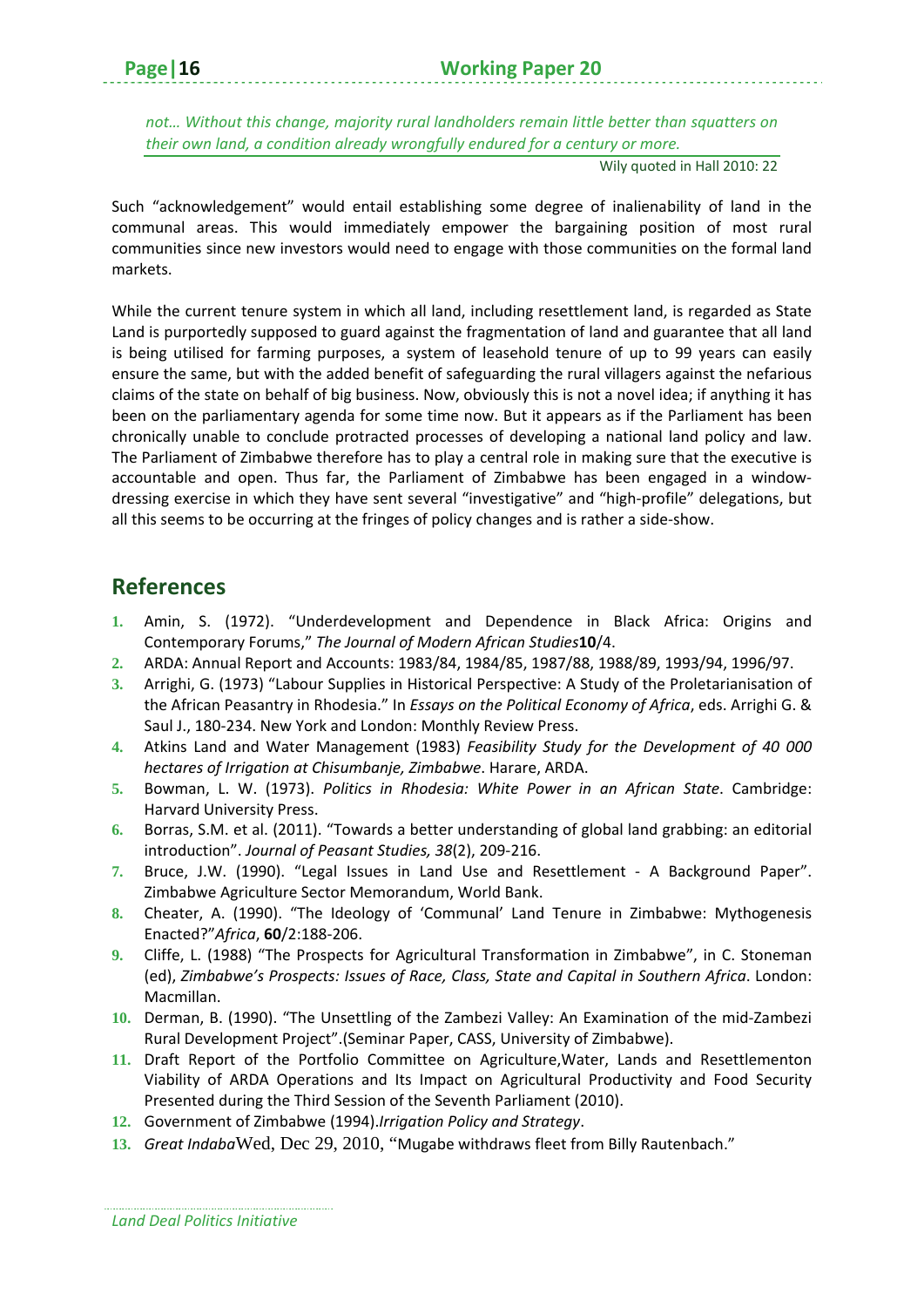- **14.** Hall, R. "The Many Faces of the Investor Rush in Southern Africa: Towards a Typology of Commercial Land Deals." (Seminar Paper presented at Africa for Sale: Analyzing and Theorizing Foreign Land Claims and Acquisitions held at the University of Groningen, Netherlands, 28‐29 October 2010).
- **15.** http://www.newzimbabwe.com/1 April 2012: "Ethanol plant halts production".
- **16.** http://www.newzimbabwe.com/15 June 2012: "Green Fuel must justify price: Mangoma".
- 17. http://www.newzimbabwe.com/23 August 2012: "Ethanol plant to re-open: Mutambara".
- **18.** http://www.newzimbabwe.com/ 27 August 2012: "Angry ethanol plant workers rough‐up Mangoma".
- **19.** http://www.newzimbabwe.com/ 30 August 2012: "Mangoma defiant over ethanol project".
- **20.** http://www.newzimbabwe.com/ 5 September 2012: "Green Fuel dispute political: ARDA boss"
- **21.** http://www.swradioafrica.com/Thursday, 25 August 2011: "Chisumbanje villagers furious over lack of consultation for Ethanol project".
- **22.** http://www.zimeye.org/ 20 September 2012: "Mutambarara Report on Chisumbanje Ethanol Project".
- **23.** Jacobs, H. M. and Chavunduka, C. (2003). *Devolution for Land Administration in Zimbabwe: Opportunities and Challenges. Delivering land and securing rural livelihoods*: Post‐independence land reform and resettlement in Zimbabwe. http://www.wisc.edu/ltc/zimpfl.html.
- **24.** Makombe, E.K. (2011).*Agricultural Commodity Pricing Policy in Colonial Zimbabwe with Particular Reference to the Settler Maize Industry 1950‐1980.* VDM Publishing House, Germany.
- **25.** Matondi Gospel H.M. (2010). "Traditional Authority and Fast Track Land Reform: Empirical Evidence from Mazowe District, Zimbabwe". *Livelihoods after Land Reform in Zimbabwe Working Paper 11*. Livelihoods after Land Reform Project. South Africa: PLAAS.
- **26.** Matondi, Prosper. (2010). "Agro‐investments in Zimbabwe at a Time of Redistributive Land Reforms". (Presentation at the Regional Workshop on Commercialisation of Land and "Land Grabbing" in Southern Africa hosted by the Institute for Poverty, Land and Agrarian Studies (PLAAS), University of the Western Cape, at the Clara Anna Fontein Reserve, Cape Town, 24‐25 March 2010).
- **27.** Mlambo, A.S. (1997) *The Economic Structural Adjustment Programme: The Case of Zimbabwe, 1990‐1995.* Harare: University of Zimbabwe Publications.
- **28.** Moyo, S. (1999) "The political economy of land acquisition in Zimbabwe, 1990‐1999".*JSAS*, **26**/1, 5‐28.
- **29.** Mutopo, P. (2012) "Gendered Dimensions of Land and Rural Livelihoods: The Case of New Settler Farmer Displacement at Nuanetsi Ranch, Mwenezi District, Zimbabwe" LDPI Working Paper 8.
- **30.** *News Day* 18 October 2011: "Parly flexes muscles on ethanol deal".
- **31.** O'Flaherty Michael (1998) "Communal Tenure in Zimbabwe: Divergent Models of Collective Land Holding in the Communal Areas" in *Africa: Journal of the International African Institute*. **68**/4:537‐557.
- **32.** Otzen U. et al, (1988).*Development Management From Below*. Berlin: German Development Institute.
- **33.** Ranger, T. (1983). "The Invention of Tradition in Colonial Africa", in *The Invention of Tradition*, eds. E. Hobsbawn and T. Ranger. London, Cambridge University Press.
- **34.** Rukuni, M. and Makhado, J. (1994) *Zimbabwe's Agricultural Revolution*. Harare.
- **35.** Scoones, I. and Cousins B. (1988) "A participatory model of agricultural research and extension: the case of vleis, trees and grazing schemes in the dry south of Zimbabwe," *Zambezia*, XVI, 45-65.
- **36.** Scoones, I. et al. (2010). *Zimbabwe's land reform: Myth & realities*. Oxford: James Currey.
- **37.** Sulle, E. and Nelson, F. (2009) *Biofuels, land access and rural livelihoods in Tanzania.* London: International Institute for Environment and Development.
- **38.** *The Sunday Mail,* 16 September, 2012, "New Twist to Ethanol Saga."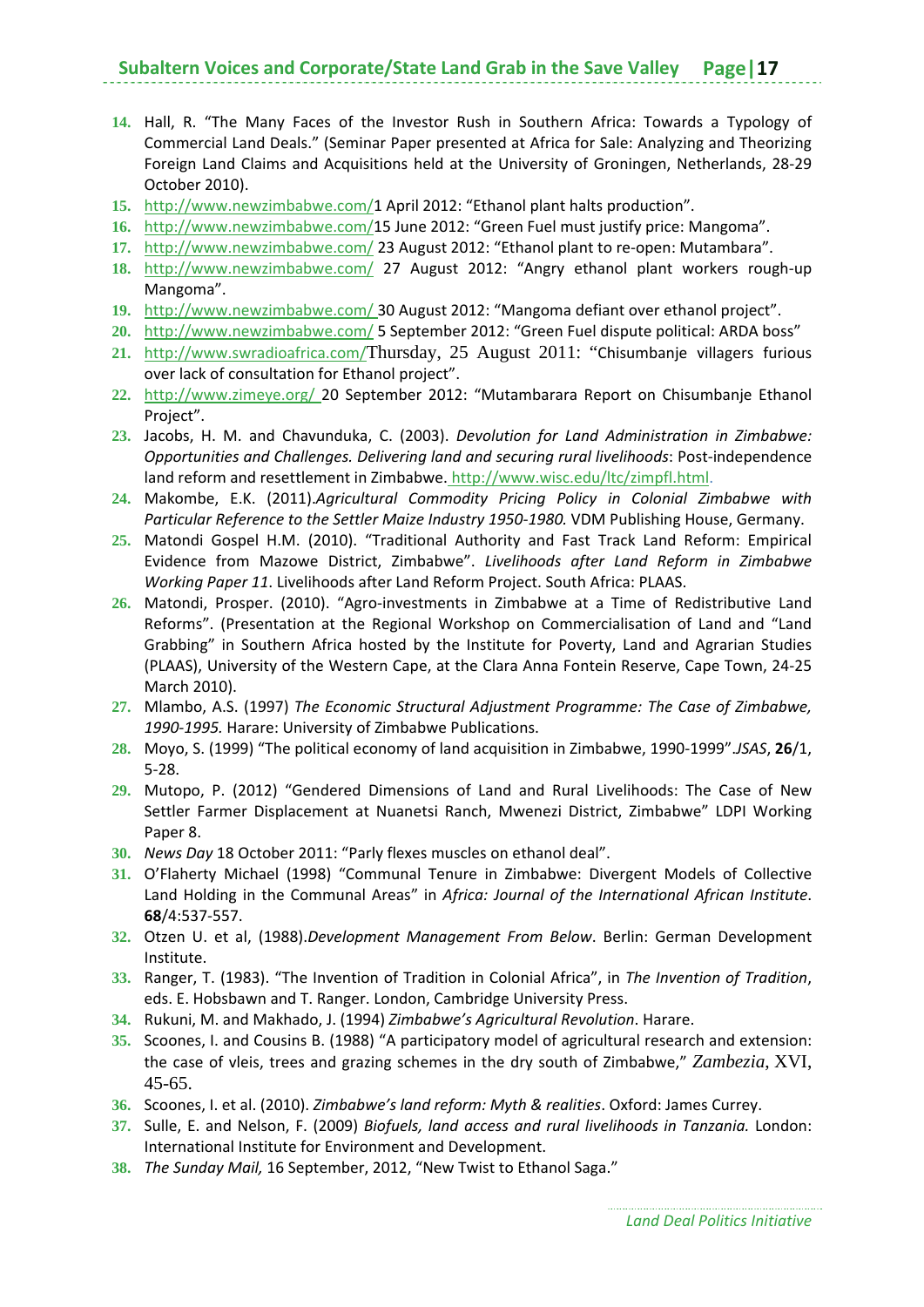. . . . . . . . . . . . .

- **39.** United Nations (1980) *Zimbabwe: Towards a New Order*, New York, UN.
- **40.** Wack, J. (1973) *In the beginning…: The Chisumbanje Story*, TILCOR.
- **41.** Whitsun Foundation (1980) *Rural Service Centres Development Study.* Salisbury, Whitsun Foundation.